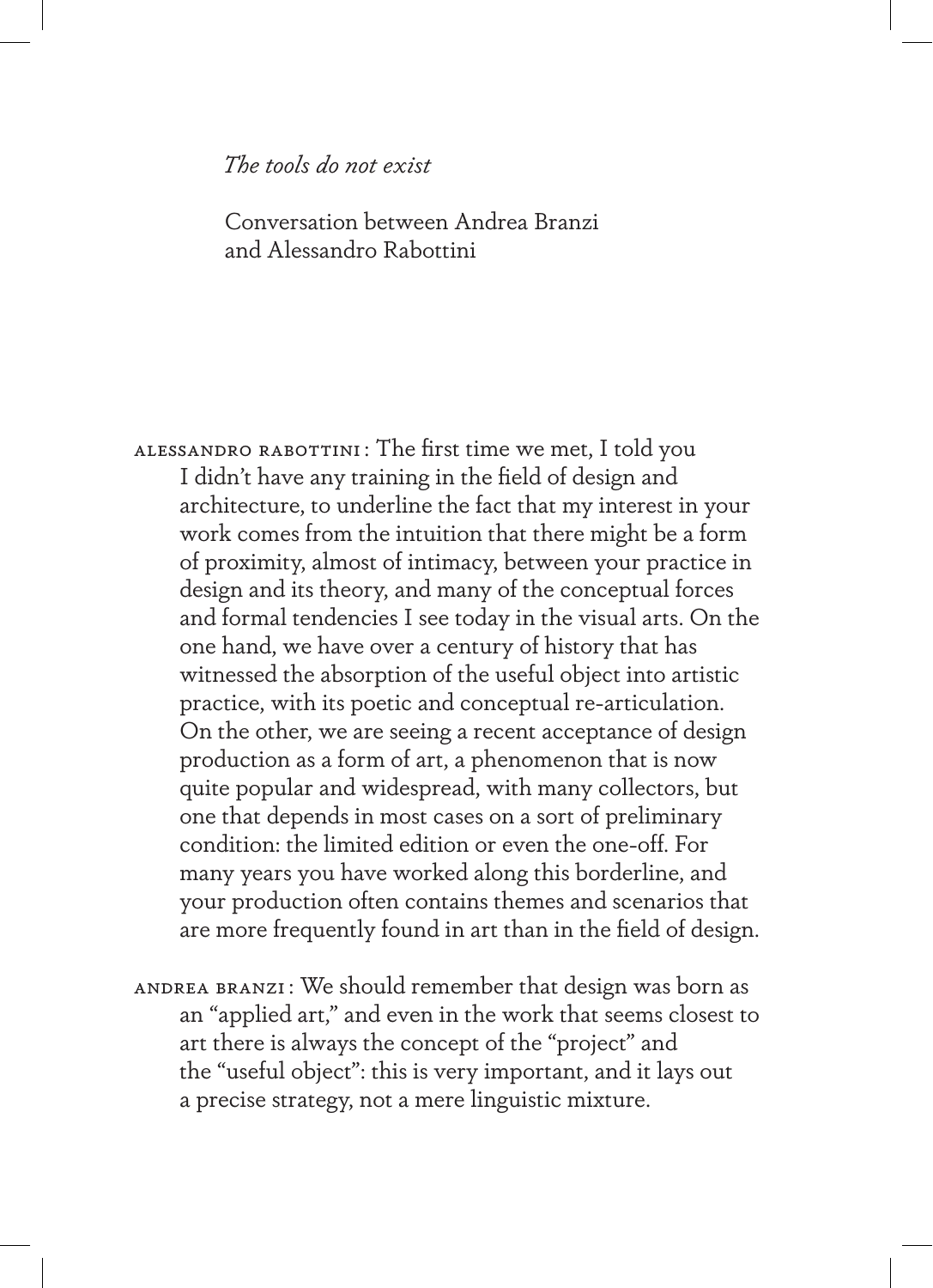## The tools do not exist

My path has been quite a long one, taking on greater awareness in recent years. In the series "Domestic Animals" in 1984, in the seats with tree trunks, there was already the idea of making a break with the self-referential character I still see in design today. Those objects were conceived as forms of intersection with nature, though they did not belong to environmentalist thinking (or at least that was not my main concern). I felt the need, not just in individual terms but also from an intellectual and generational perspective, of recovering a form of realism inside design, of inserting a certain brutality in its language.

I have the impression that industrial design, today, is made of increasingly refined languages that are more and more isolated from reality, almost as if its scenario were still that of the white telephones, a 1930s world inhabited by butlers and women in evening gowns…

- AR : It cannot be said that a strong experimental impulse was lacking in Italian design in those years…
- ab : At the start of the 1980s I was coming out of the experience of Alchimia, which had become a "Mendinian" academy, just as the experience of Memphis had rapidly turned into a "Sottsassian" academy, what I ironically called "Sotts-art," a formal code that was so recognizable that you could no longer tell who had made what. Something very similar had happened inside the Bauhaus, when in 1922 László Moholy-Nagy showed a series of paintings whose making he had organized by giving instructions over the phone to a commercial sign painter, thus demonstrating that the project had, to an increasing extent, become the application of a range of pre-set forms.

I was actively involved in those realities, but I felt the need to take my distance from experimental forms that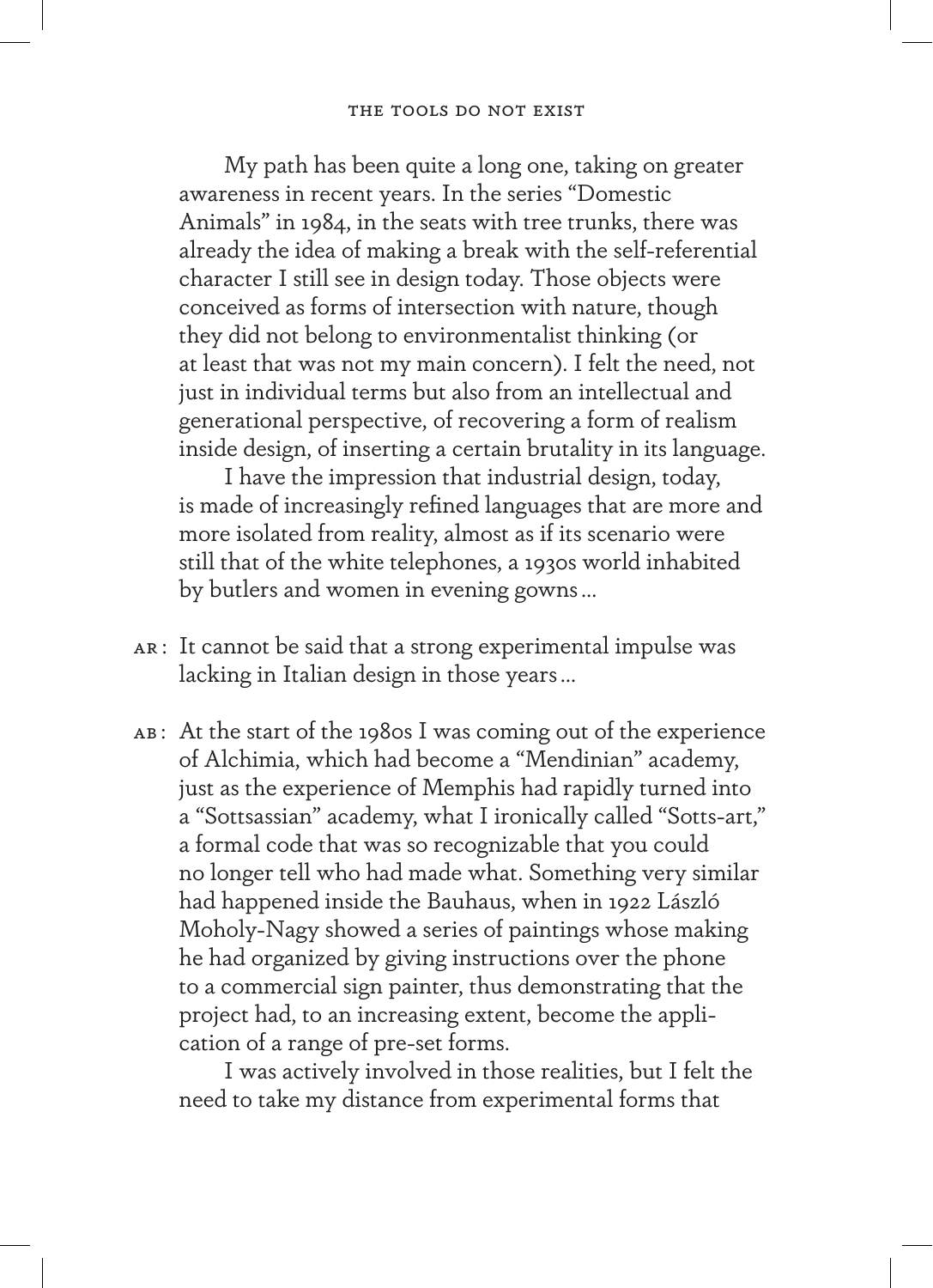were degenerating in the repetition of already familiar codes. I sensed a need to make a break with the abstract optimism that was in the air. So I began to use fragments of the botanical world, because I was interested in the fact that the natural universe had always been excluded from the language of modernity. Design was lacking in contact with the real world and I wanted to get it back, to address themes modernity has always overlooked, like the universe of the sacred, of death, life, history. In short, I felt design culture had remained extraneous, until then, to the anthropological dimension of existence.

ar: Let's delve into this need for realism you expressed with the "Domestic Animals." To my mind, these are works that are capable of narrating a form of disjunction, between nature and human construction, but also between the unique and unrepeatable character of botanical forms and the reproductive potential of the forms created by man. I think this strategy of visual friction—between a natural element like a branch left untrimmed and the minimalist structure of the chair and the bench—is capable not only of freeing up a traumatic potential, but also and above all of making a connection with the collage technique. The latter, in the art of the past century, provided a type of visual experience based on the friction between images, materials and themes, with a dual function: on the one hand, to trigger unconscious associations, and on the other to act out political critique and social provocation. In design this experience came later and appeared almost exclusively in the field of limited editions, without ever reaching the level of widespread distribution, apart from rare exceptions. In general terms, in fact, design culture seems to have been engaged with the idea that a certain form should absorb the elements of conflict, instead of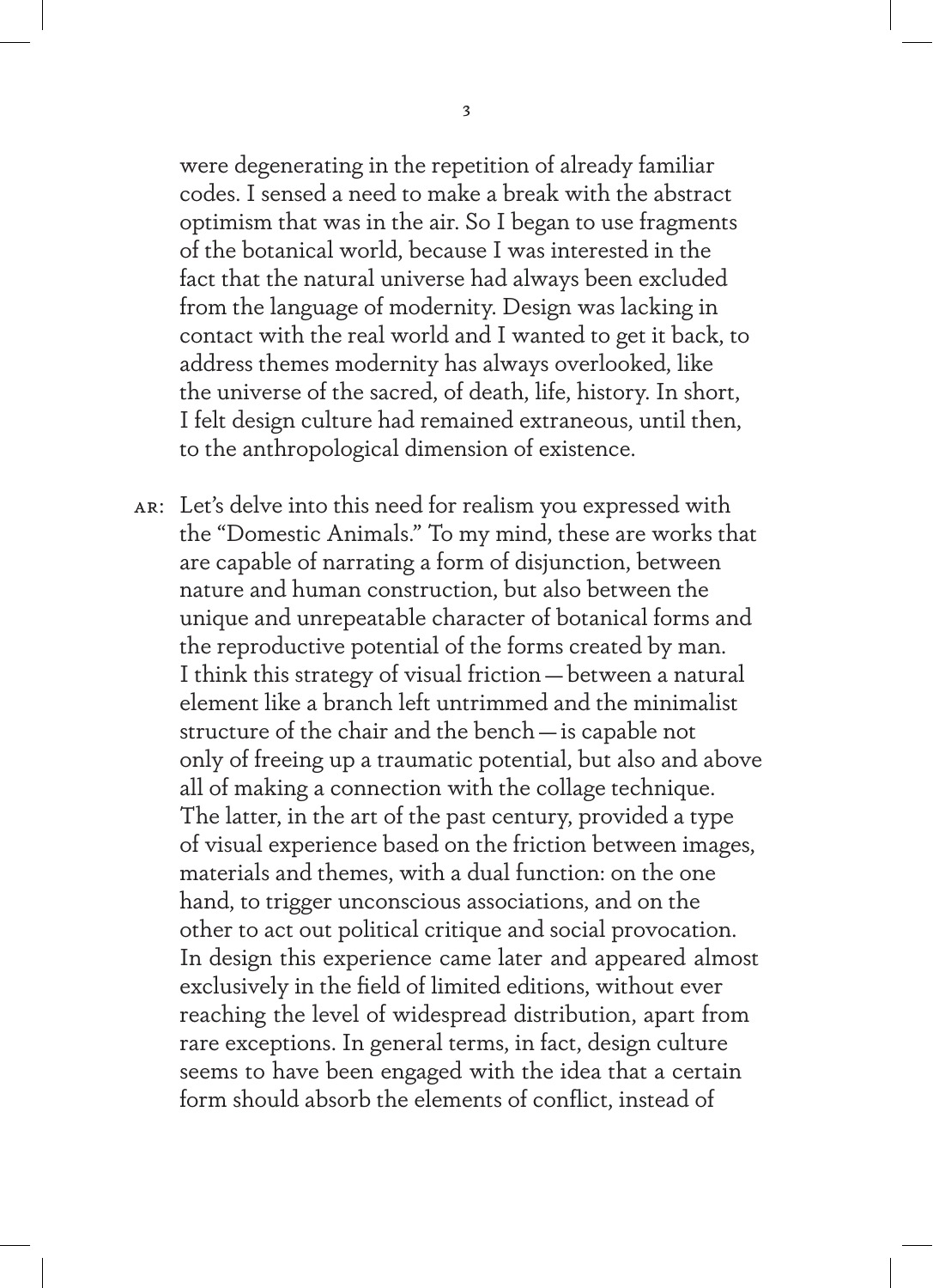expressing or heightening them. Instead, you say that design too can and should narrate incompleteness, trauma, conflict: in your view, what have been the most important passages in this evolution?

AB: The whole 20th century has been crossed by a submerged path of a minority, that of anti-design. A radical trend that began with the first avant-gardes and followed the long road of the tragic history industrial design has totally ignored, indifferent to two world wars, racial massacres, the atom bomb, rightwing and leftwing dictatorships. The path of anti-design has accompanied and attempted to undermine the most naive moments of modernity, like the optimism of the Bauhaus and its faith in a future of order and rationality. I am talking about optimism in the sense of a thought that resolves and smoothes out an opposition intrinsic to the industrial dimension, which can be a devastating reality, on the one hand, but can also generate a hedonistic civilization on the other.

Starting from that moment, the problem of design has not been to express the anthropological dimension of objects, but to channel the inhabitability of the world through their industrialization. At the heart of the Bauhaus there was still the pursuit of a process of individual interiorizing of the logic of machines; just consider the extent to which all the work of Oskar Schlemmer is aimed at man who also formally becomes "product."

Alongside these forces, we find experiences opposed to them. One example will suffice: the *Merzbau* Kurt Schwitters built between 1923 and 1937, a cave made of debris and fragments, in continuous evolution, which is the scenario of the return of man to an animal condition, the place of the possibility of a reversal of the evolutionism of Darwin, inside which the recovery of an animal heritage is interpreted not as "regression" but as extreme freedom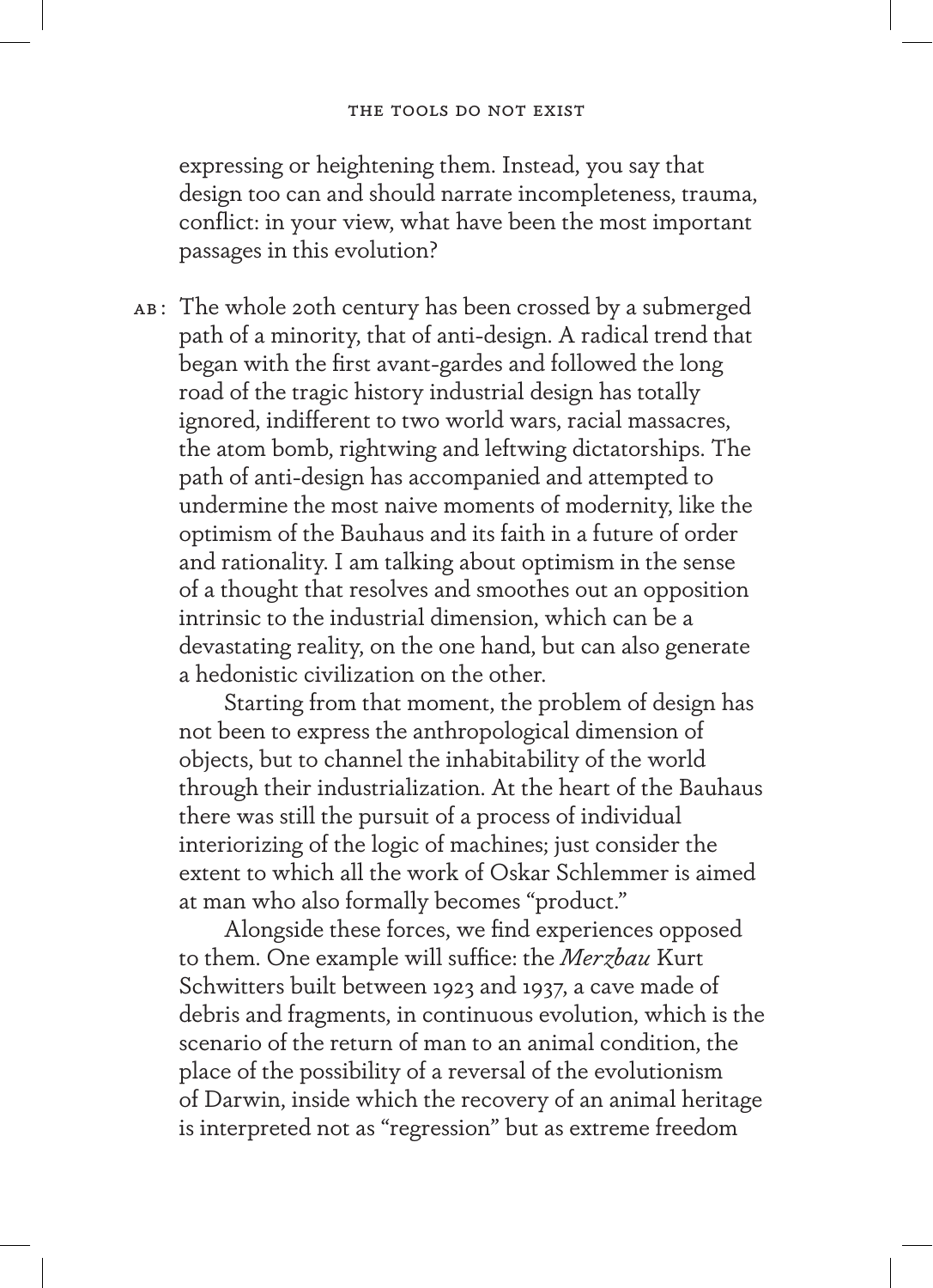and modernity. This idea that the human being can return to an original condition also becomes explicit and emphasized in Jackson Pollock, who in the 1950s brutally stated "I am nature", and in the painting of Francis Bacon, with the resemblance between the human figure and that of a gorilla, prisoner of a modernity closed off inside itself.

Then, in the summer of 1978, the French art critic Pierre Restany took a trip to the Amazon, going up the Rio Negro, the main tributary to the Amazon River. On that occasion he wrote his *Manifeste du Rio Negro du naturalisme intégral*, in which he compares the condition of contemporary man to that of the Indios: they both live in a totally saturated environment—the metropolis and the forest—where dreams, nature, magic, technique, worship of the dead, animals and mystery form a single experiential reality. In this text urban man and the Indio are described as fish immersed in the sea, deprived of an "external" view of their habitat, a plankton without borderlines or horizons.

- ar: The deformed physiognomies of Bacon, not coincidentally, appear in certain pieces in your series *Grandi Legni* (Big Woods, 2009), together with images from Giotto and remnants of Roman mosaics and frescos, Romanesque bas-reliefs and Chinese silks. Speaking of the line of antidesign in opposition to the optimism of the Bauhaus you mention Schwitters and Restany, the theorist of the Nouveau Réalisme: are there any examples in the history of design and architecture you feel are pertinent, in this sense, or has visual art been the main driving force of your relationship with the line of anti-design?
- AB: In my view there is no direct relationship between art and design; though it may be that the universe of objects has an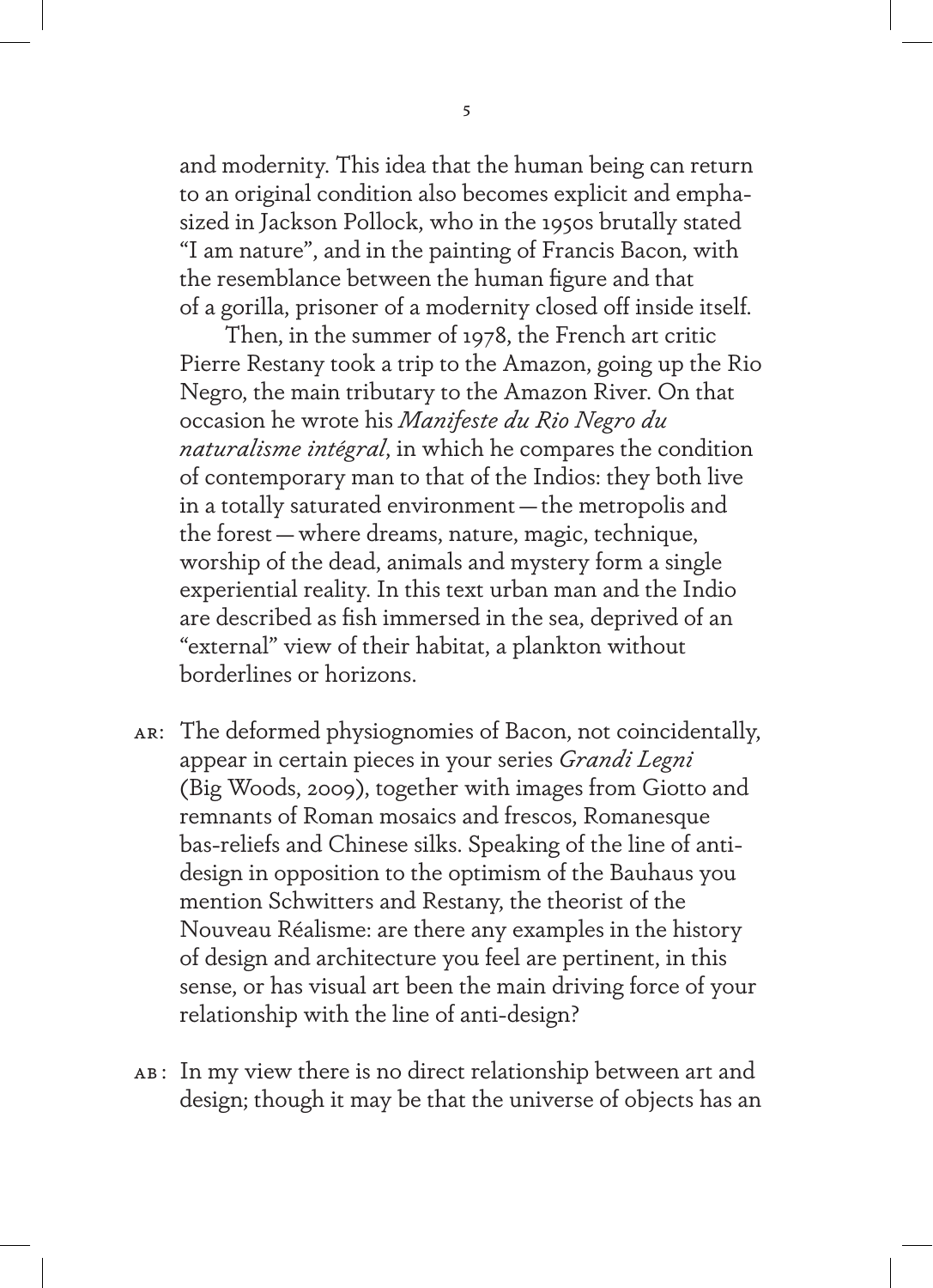influence on art. They are two independent territories whose boundaries tend to blur but not to mingle. Today everything seems to lose its specificity: the human realm approaches the animal realm, like agriculture and architecture—I am thinking about my project *Agronica* in 1985 that condenses almost twenty years of thinking about agriculture, urban planning, landscape and society—or theology and technology, as is happening in India. Everything gets closer and blends, but without producing permanent unities.

- ar: So according to you, in spite of continuous crossings of disciplines, their forays and overlaps, we are living in a moment in which the proximity between things does not produce a coherent horizon of meaning. Things accumulate, but they do not construct units of meaning. This brings to mind the frequency, in all your work, of the appearance of metal screens, orthogonal planes, frames that set off the object as if to fence it inside a plane of contemplation, rather than letting it act in the everyday dimension of use. I am thinking of the *Blister* series in 2004, the *Portali* vases in 2007, the exhibition *Open Enclosures* in 2008 at Fondation Cartier in Paris, the tree trunks and rocks shown in 2012 at the Friedman Benda gallery in New York. What does this experience of containment and isolation of the object, the fragment, the material, represent for you?
- AB: This is a difficult question, because the works you mention did not come from theorems, but from intuitions, experiments, inspirations (as people used to say). They are not didactic diagrams but signs that often remain incomprehensible even for me. If everything were clear I'd stop designing!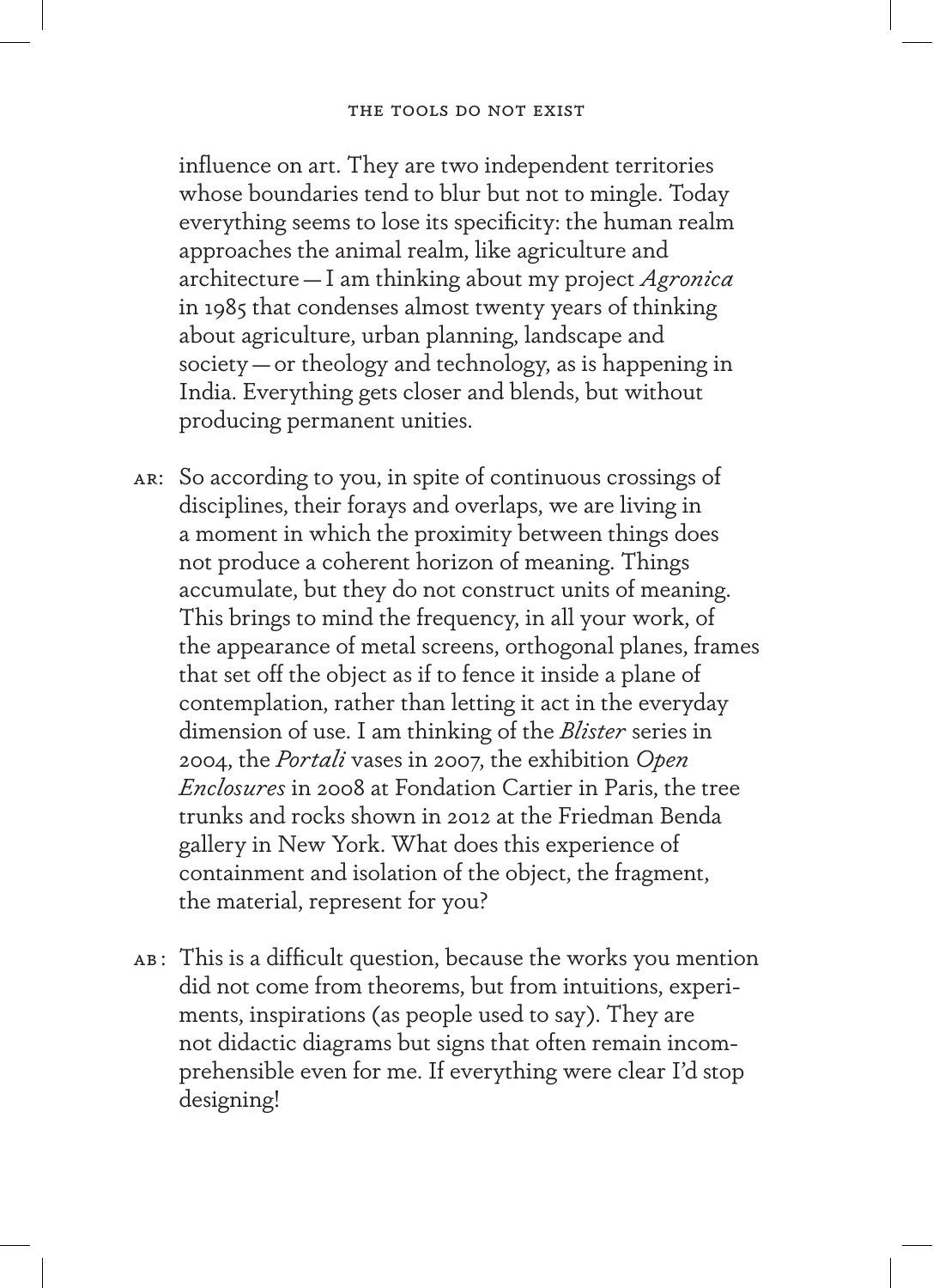- ar: You have expressed your idea of realism by bringing into design elements that seem reluctant to be tamed, like unworked wood or stones, things that conserve a very strong expressive value. This compositional method produces a tension between structure and irregular form, rhythm and improvisation, order and freedom. Bringing the principle of realism into play, then, we are talking about something bigger than a poetics of recording of what happens around us…
- ab : When you introduce a fragment of nature in a project, it unleashes an expressive force that is infinitely superior to the whole geometric system of modernity, while its uniqueness makes it almost a sacred presence. I interpret realism as the possibility of getting beyond certain prohibitions. The rigor and perfect self-referential character of the Italian Renaissance, for example, are the forms classicism used to counter the brutal society described by Niccolò Macchiavelli and represented by Hieronymus Bosch and Pieter Bruegel. That visual world, however, excluded everything that Baroque painting would later reintroduce in the culture of the 1600s, with the grand still lifes of fruit, meat, fish and vegetables, using nature to break out of the cage the Renaissance had built around itself.
- ar: Realism, then, becomes a sort of device that makes it possible to liberate a repressed impulse…
- ab : The Baroque, long interpreted as gratuitous exaltation of forms, was actually based on a desire for emancipation, on the need to dematerialize the rigidities of the Renaissance, for example through the exuberance of the clouds that burst into the vaults of churches, or the sensory stimulation in the orchestration of music and incense. If we think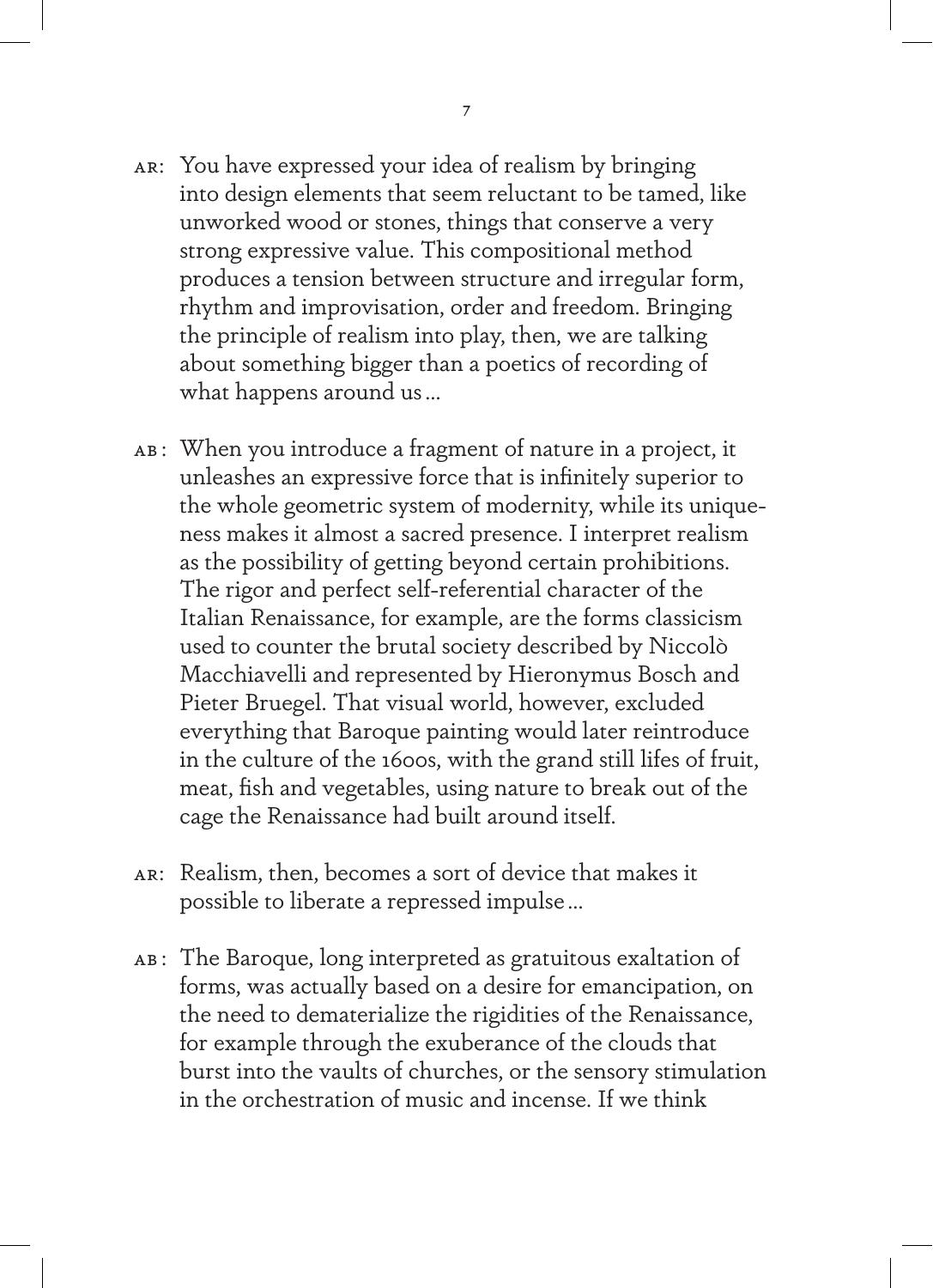## The tools do not exist

about the vestibule made by Michelangelo for the Laurentian Library in Florence, we can understand the dramatic nature of the trap constructed by the Renaissance, to which it fell prey itself. That atrium enclosed by four blank facades of buildings bears witness to the idea that epoch had about its own evolution. Precisely this closed space that does not communicate with the outside becomes the scenario in which the disquieting things that period tried to manage, without success, are activated. The reflections on the human condition of Leon Battista Alberti are frightening: man as phantom, as the most uncertain of all animals, a suffering figure that tries to mediate between Christianity and polytheism, in a state of opposition that leads to madness. The definition of the Renaissance as an epoch and culture that "put man at the center of the universe" is profoundly wrong: just look at the work of Donatello, from which the image emerges of a man who raises anguishing questions but does not, cannot find their answers. Our modernity springs precisely from the end of monotheism and the return to a polytheism of relative truths, uncertainties, doubts and weaknesses.

ar: While in your work the botanical fragment portrays the irreducibility of that which cannot be tamed by the forms of rationality, what do you think about its specular counterpart, namely technology? According to a vision that has always marked science fiction literature and cinema, in fact, alongside the image of the natural catastrophe as a punishment with respect to man and his will to dominate nature, there is also another apocalyptic scenario in which technology winds up getting the upper hand over the human beings that have created it.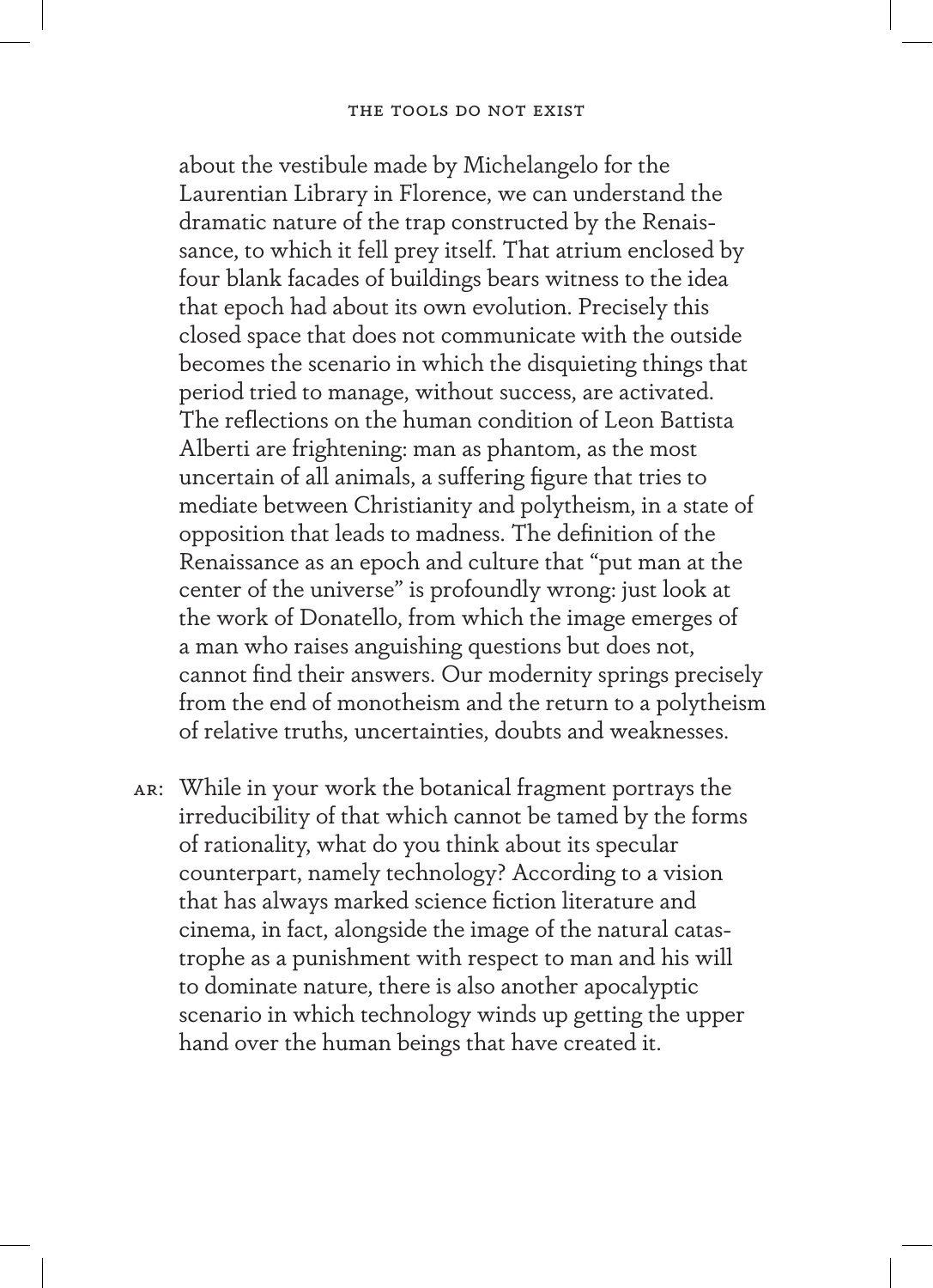ab : Faith in technology or, on the other hand, a dramatic vision of it, is a dimension that does not belong to me. Today technology is something completely different from the mechanics that nurtured certain scenarios in the past. The technology of the industrial revolution was truly anti-human because it was based on a transmission of movement through friction, the stress of materials and parts. But as time has passed technology has evolved, taking on the forms of human physiology and thought: today the noise is almost gone, and the construction processes tend to reproduce the performance of natural materials. Ours is a world in which things attempt to mutually imitate each other and to blend, a world of fluctuating identities, of ongoing osmosis between objects, sensations and surfaces.

Behind the so-called "technologist architects"—like Richard Rogers, Renzo Piano and Norman Foster—there is always the idea that technology can provide a scientific, stable and certain basis for architectural practice, and this principle of a modernity achieved through the certainties of the combination of science, technology and democracy has nurtured a vision of redemption through design and through progress. On the other hand, today the most advanced technology has become a seasonal product, just like fashion, so it offers no kind of permanence, in fact it contributes to create a scenario of continuous evolution, a plankton that is the antithesis of geometric certainties.

ar: In your work one sees a clear interest in all those poetic and visual elements, or those episodes of history and culture, that put up a sort of resistance to absorption in a systemic vision or thought. This is evident in your theoretical activity as well as in your production of objects and spaces, which are born under the sign of asymmetry,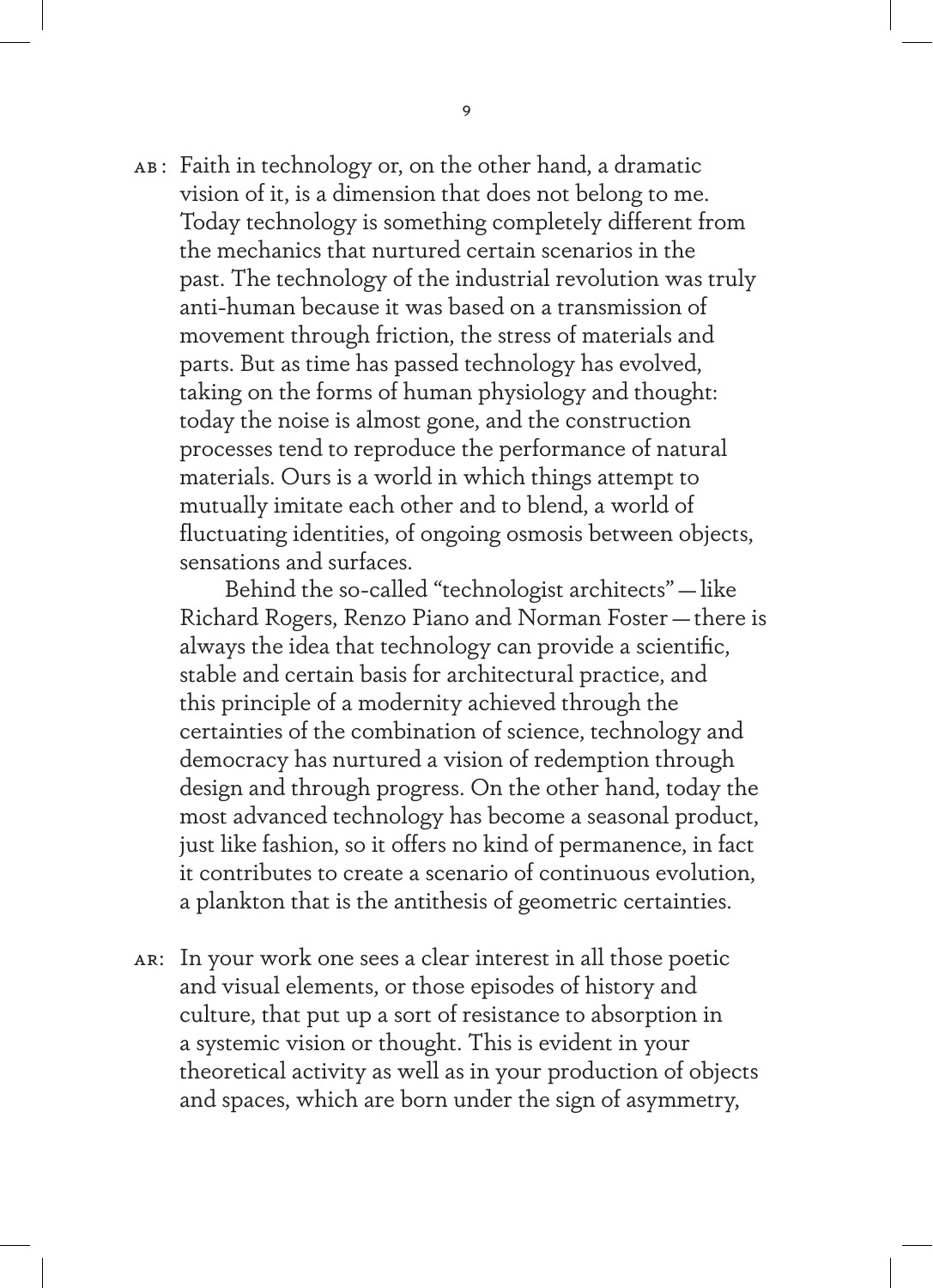incompleteness, in a fragmentary state of instability. What traumatic elements do you see in the start of this new century?

AB: The last century came to an end with the hope that we had entered a definitive phase of capitalism, a scenario in which the globalization of markets would guarantee a sort of *pax universalis* after the end of the Cold War and the antagonism between the two great political and ideological systems that had divided Europe after World War II. The very concept of globalization seen as a form of political standardization based on a mono-logical economics began to show its shortcomings even before it was born. The present global situation makes it clear that the crisis is not an unexpected phenomenon but, instead, necessary for the development of capitalism, a phenomenon endemic to the energetic logic of this economic and social system, whose law of growth through the free market has always been based on competition and economic conflicts, rather than on a pacific flow of goods. The relationship between major economic crises and planetary conflicts—World War II, for example, helped the US to bounce back from the Great Depression of the 1930s—confirms a more than plausible hypothesis, namely that a worldwide conflict of a religious nature between Orient and Occident is already under way, with which our secular culture has difficulty in coming to terms. After the failure of socialism we are now seeing the failure of capitalism, and this is a horizon in which design exists in total solitude: it no longer has a direction for development, because it belongs to a system that strives only for expansion. The true identity of the 21st century lies in this reflection on the most remote roots of design, its primordial, archetypal and deepest roots.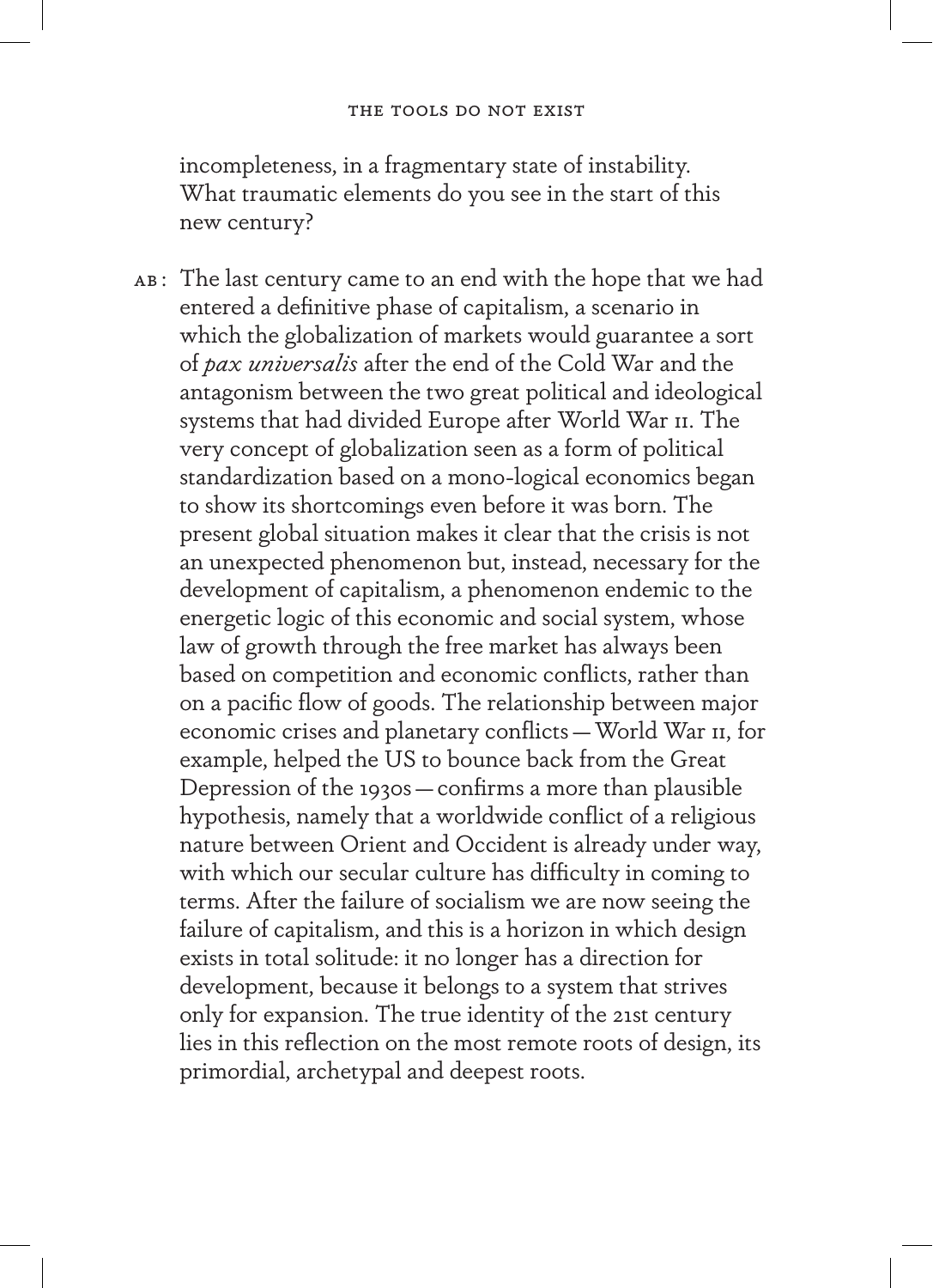- ar: I think there is a productive, profound relationship between this state of crisis in which design finds itself and the rise, on a global level, of what you call "anthropological platforms."
- AB: The new geopolitical relationships that are taking form on a worldwide level following the economic and cultural growth of nations like India, China, Russia and Brazil have had the effect of making new anthropological platforms emerge. This phenomenon is linked to the loss of stability of our concept of "quality," and its historical roots This phenomenon is linked to the loss of stability of our concept of "quality," which has historical roots in Europe with the French Revolution, in China with the Celestial Empires, in South America with the Entertainment Economy, and in Japan with the culture of hospitality. One of the consequences of this uprooting has been that design has found itself immersed in the boundless territory of the Imaginary, the only continent in continuous expansion: blinded by the hypersupply of the real world—where everything seems to be designed, produced, varied—design has had to operate in the immaterial world, producing new iconologies that expand beyond the physical limits of the experience of objects and spaces. After the fall of the Berlin Wall a strange period began, which I would call an "intermission in history," a period that finished with the tragedy of the attack on the World Trade Center in 2001. September 11th woke us up from a state of unaware weakness and anesthetized calm, putting us face to face with a fact that had been overlooked by the 20th century: namely that theological questions and religious cultures have not been erased from our lives at all, not dissolved in the logic of worldwide industrialization. The Occident found itself utterly unprepared for a new dimension of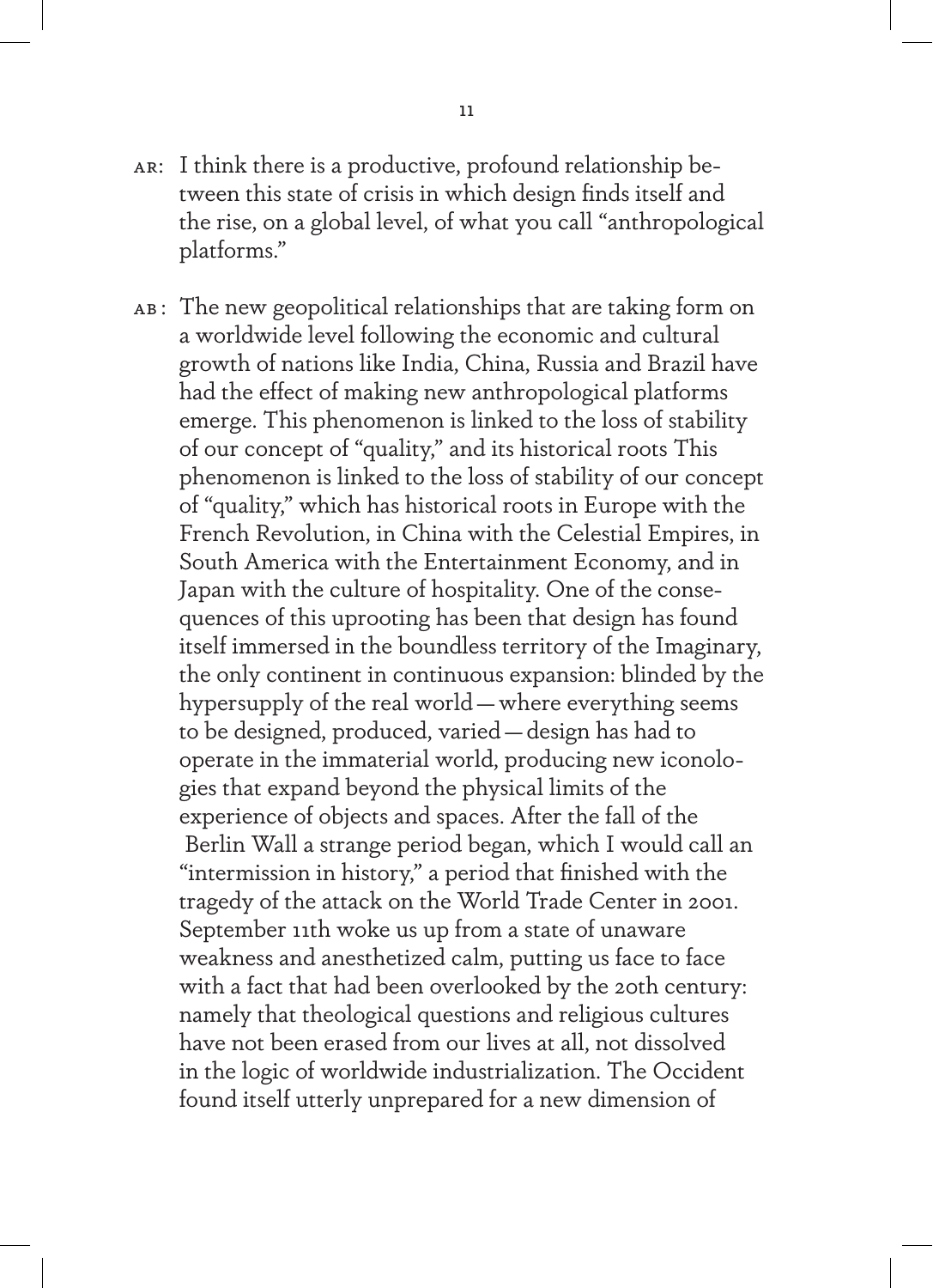conflict, no longer between socialism and capitalism, but between Christianity and Islam.

- ar: Might we say that one of the tenets of Postmodernism in architecture—i.e. that its forms are disconnected from the cultural and symbolic functions it expresses—is now obsolete? So we are faced with a resurfacing of the symbolic and cultural dimension of forms?
- AB: There is an important consideration to make on this point. Mohamed Atta, one of the hijackers responsible for the attack on the World Trade Center and the whole terrorist plan took a degree in architecture at the University of Cairo, and completed his studies in Hamburg. Atta's religious and political ideas matured here, next to us, in the Occident, and his stated distaste for western modernity cannot be separated from a symbolic counter-position in the field of architecture. I am tempted to interpret the choice of the two towers as one that was not random, taking them as a symbol of a fragile modernity that is identified with the monumental form of a corrupt, blasphemous, exhibitionist society. One of the hard cores of the conflict between Orient and Occident lies in the clash between a society based on the project to find its own future—namely the West—and a society that rejects the project to return to the theological certainties of its own Middle Ages, namely Islam.
- ar: What are the consequences of the scenario that is taking form in the field of what you call "New Dramaturgy"?
- ab : Unlike what has happened across the last century in the fields of art, literature, philosophy and music, in design culture no trace of disturbance has emerged: this culture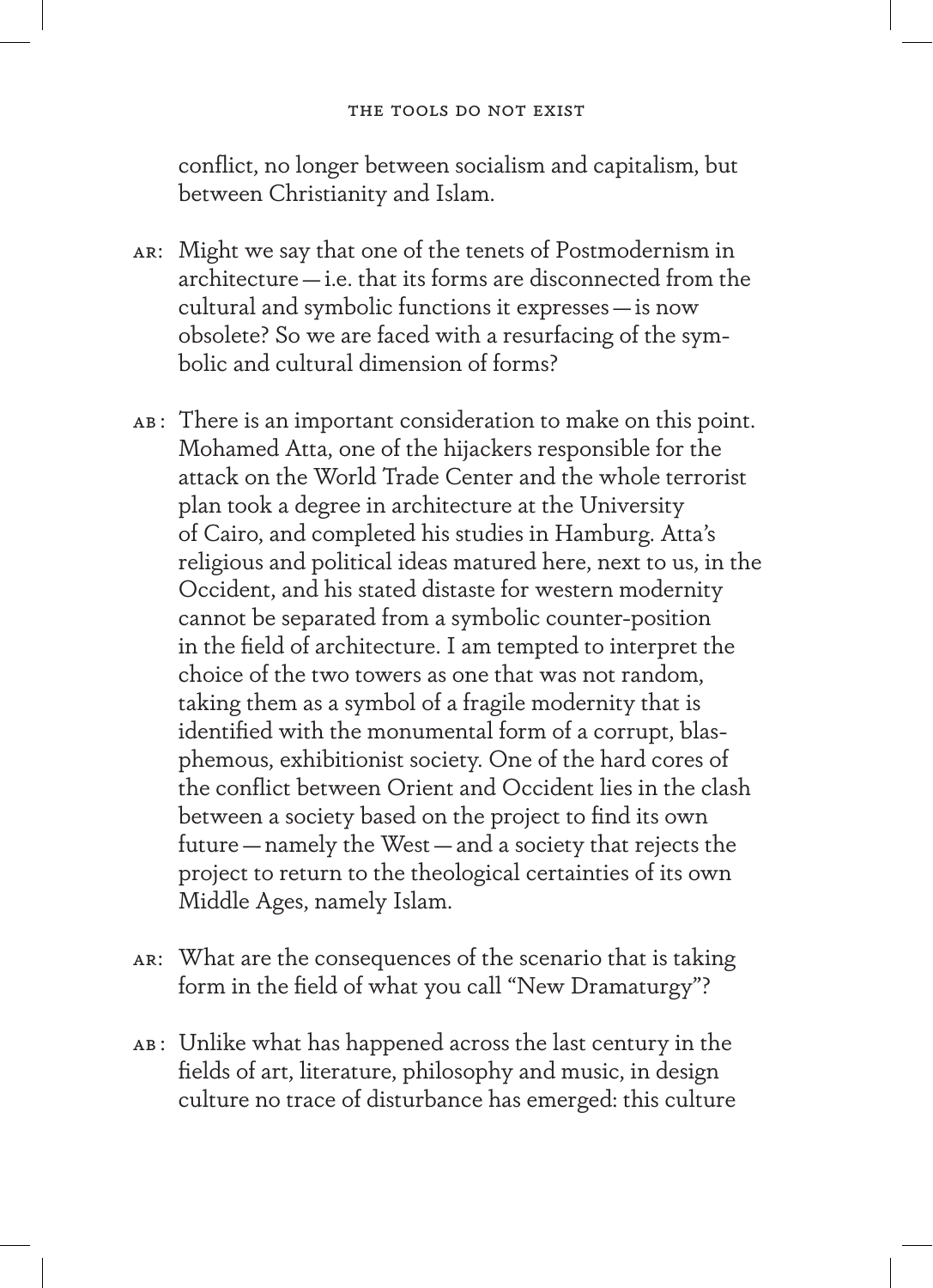has remained self-referential, elegant, intelligent, but utterly extraneous to history. The way design has lagged behind the 21st century is still very evident, and to a great extent it can be attributed to the narrowly professional dimension in which this culture has taken shelter, assigning clients the task of guiding its updating. When I talk about New Dramaturgy of design I am not referring to a "dramatic" dimension, but to the renewal of the tone, the narration, the emotional level, the relationship that design can finally establish with respect to those anthropological themes that have always been left outside the narrow confines of the old Modernity. Only in this dimension can the term "globalization" take on its true meaning.

- ar: I'd like to get back to the contradictory but productive tension between art and design. A lot of what we call "modern art," in fact, originates precisely in that solitude in which you would place design today, though in a specular, opposite way with respect to the theme of the clientele. The isolation in which artists have found the reasons for their freedom, in fact, developed in the context of the withdrawal of the patronage of the church and nobles, while the phenomenon you describe in design and architecture seems like a form of solitude connected with an excess of dependence on the clientele. Often those who work in cinema, architecture or fashion, all fields where production processes imply complex passages and the contribution of many different professional figures, see the solitude of the visual artist as a place of creative freedom. What do you think about this dialectic between freedom, creativity and clientele?
- ab : The problem is that this alliance excludes the experimental autonomy of design, so in my view the relationship you are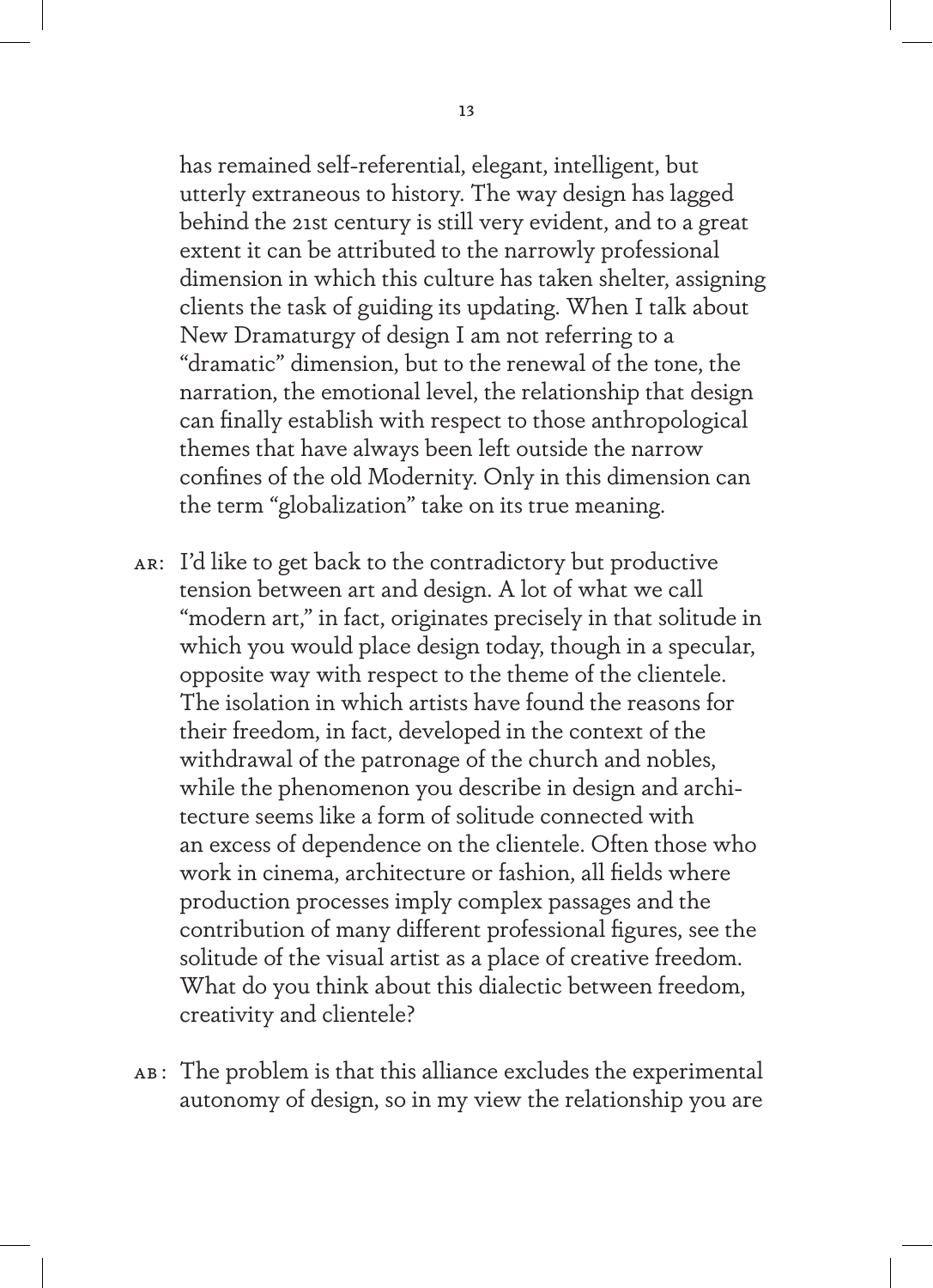talking about between creativity and solitude is a more complex question. The moment we are living through constitutes a great opportunity for art and for culture more in general, because they have become tautological presences, forms of a revealed religion that supplies dogmas without expressing aesthetic judgments or using comparative tools. But it is in this state of extreme alienation that we find the highest level of creative freedom.

We should not forget that during the last century, between the two wars, new design produced only research, experimentation, prototypes, images. The relationship with manufacturing came much later, after the end of World War II.

- ar: I'd like you to explain more about how you see your practice in this scenario you just described, in which design culture sets out to recover a series of anthropological values, like reflections on death, sex, entropy… Can this approach trigger a deeper dialogue with industrial production, or is the limited edition, even the one-off, its favored field of existence and action?
- AB: When I talk about a New Dramaturgy I am not thinking that it can directly enter the market. It is more like a latent reality that will make itself visible over the long term, or when the demand for a new cultural dimension will become the true protagonist of a society that is apparently globalized from an industrial viewpoint, but is actually already dissatisfied with the superficiality of the present system of commodities. It will be necessary to work on the long term, as well as the short term. The same thing happened with Radical Design: it was incomprehensible in the 1970s, and today it is incredibly timely.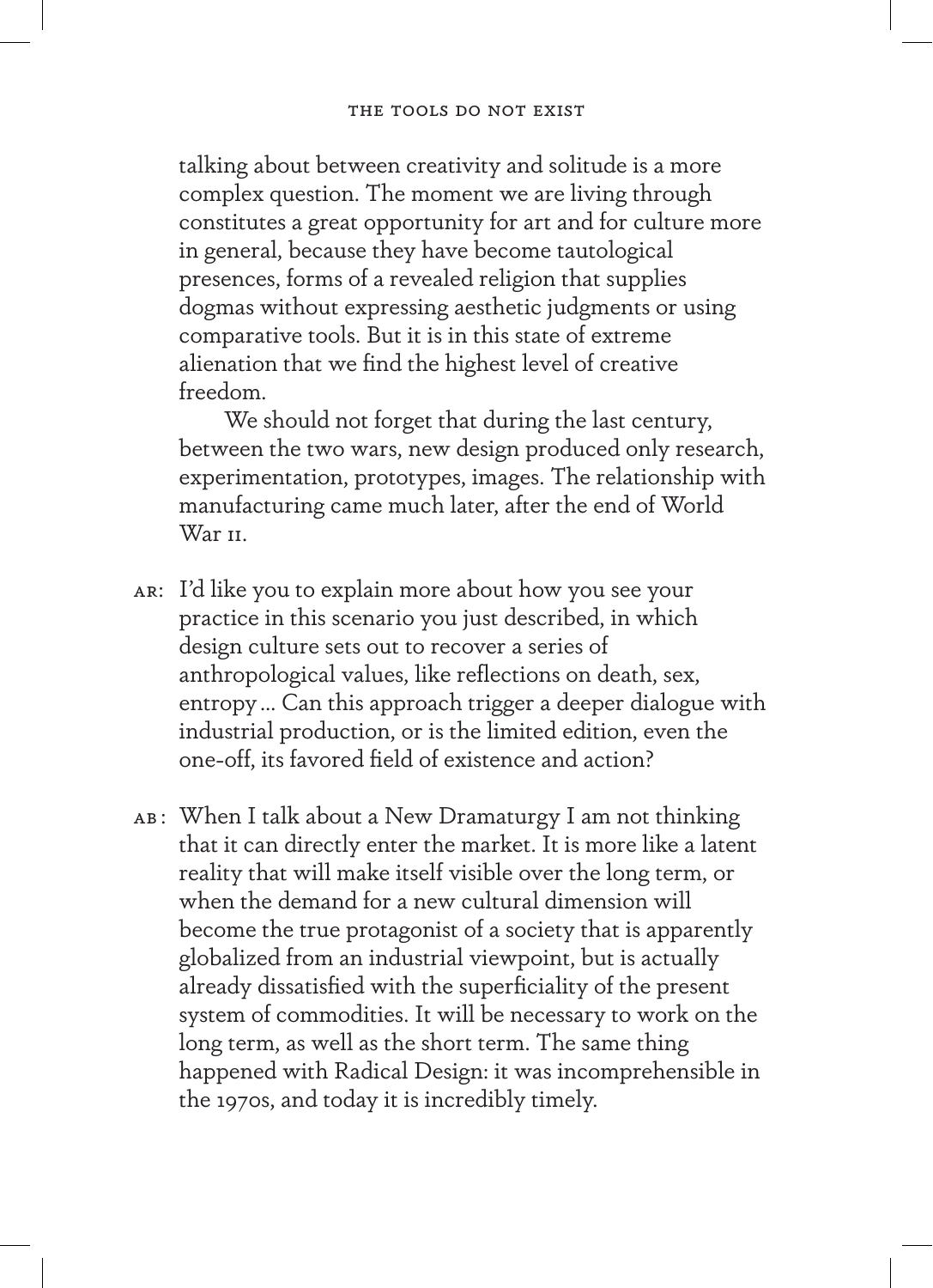ar: One of the deeper links your work establishes with art history, starting with the historical avant-gardes, lies (in my view) precisely in the idea of attributing a theoretical value to the object, be it a useful article or a form of archaeological document. Ever since the experience of the ready-made of Marcel Duchamp, the very action of isolating common objects from everyday life and use has implied a discourse on the dimension of the sacred and the attribution of value. This capacity of art to transform things, bringing them into its realm, has been re-examined and articulated by the Nouveau Réalisme and American Pop Art, through the experience of accumulation and/or repetition, while since the end of the 1970s artists like Jeff Koons and Haim Steinbach in America, and John Armleder and Bertrand Lavier in Europe, have worked on isolating objects, but in reference to another form of contemporary religiosity, namely that of commercial display and the creation of desire for merchandise. Today, on the other hand, in the work of certain artists and designers closer to my generation I see a different attitude, one that makes me think about the timeliness of your thought. Artists like the American Carol Bove, the Romanian Victor Man, the Vietnamese Danh Vo, Cyprien Gaillard in France, Steven Claydon in England, Haris Epaminonda from Cyprus—just to name a few—often work by isolating objects inside a precise display device, objects whose cultural and anthropological value overlaps with the individual dimension of memory. And it is no coincidence that the installation settings they use often bring to mind museum displays, the *Wunderkammer* and forms of erudite, absolutely subjective collecting and classification. I think this generation of artists and the multitude of geographical latitudes from which they hail are symptomatic of a global desire to reconnect individual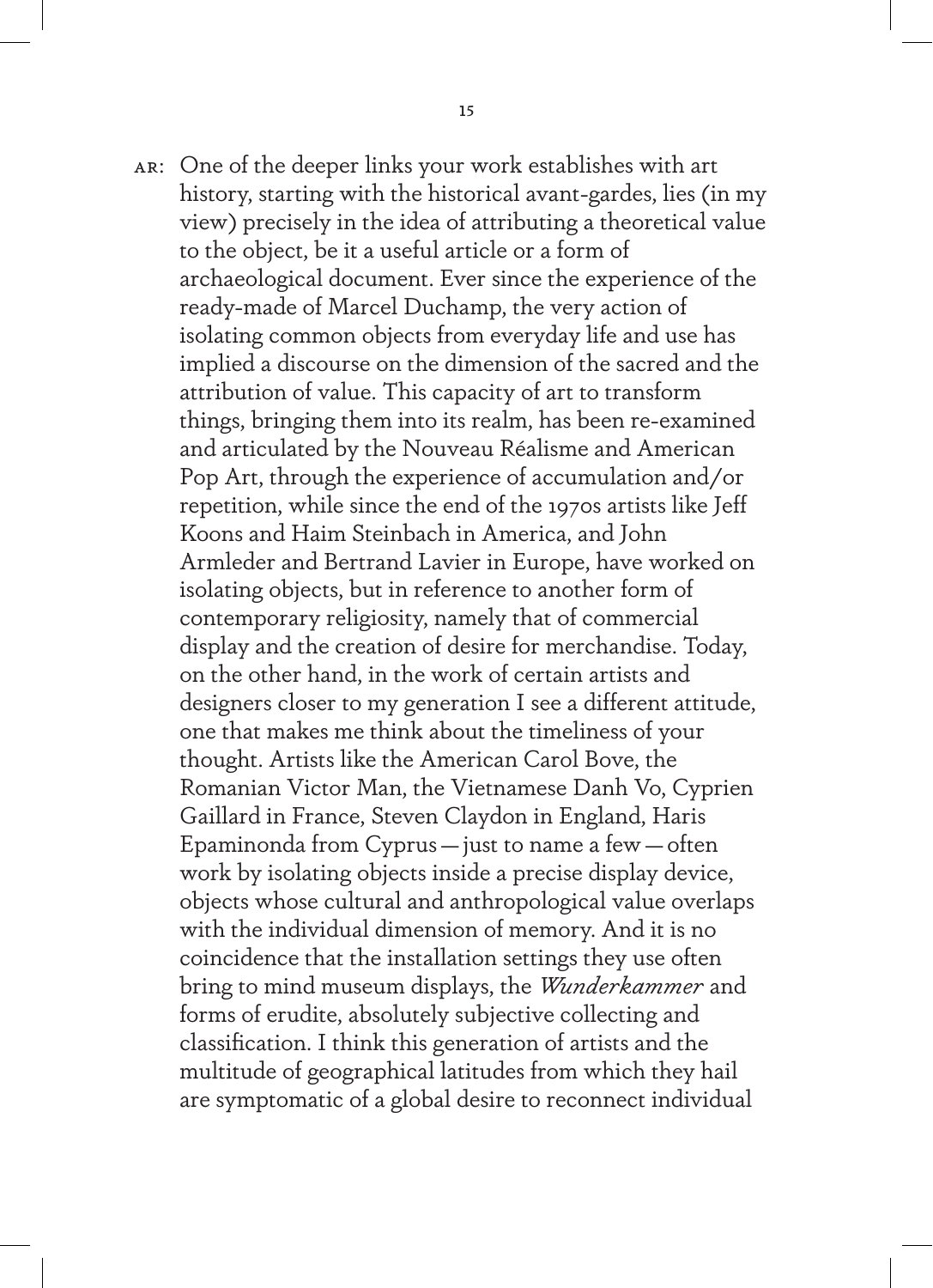and history, fragment and narrative, debris and meaning, mystery and culture.

ab : The first works I saw by Bertrand Lavier—those where he put a washing machine on top of a safe, or a boulder on a refrigerator—made me think about the end of the additional process, that is 1+1 no longer makes 2 but remains 1+1, there is no increase of meaning. If in the ready-made the found object absorbs reality, while taking it to another level—also when it is an industrial reality—in my opinion the work of Lavier presents us with a process that is not one of composition, but a sum whose result is the production of a classic element of great inexpressive power, not figurative, not compositional, which also bears witness to an era. All contemporary art is "senseless," in a positive way, because it bears witness to a historical system that makes no sense.

The objects that have always accompanied the life of man have never merely played the role of "tools" but have instead been animistic, mysteric, shamanic presences that protected the human being and its habitat. Design should not erase this mystery; on the contrary, it should explore it in greater depth. Western society has transformed itself from Architectural Civilization to Objectual Civilization, and this passage is very important. The Civilization of Merchandise, in fact, is not just a matter of consumption, commercial vulgarity, useless and invasive objects; it represents the physical reality in which our existential experience takes place.

ar: Do you also see this "augmented presence" of the technological element in contemporary visual culture? In multiple fields—from art to design to fashion—there is the idea of the trail, the footprint, the fossil. The American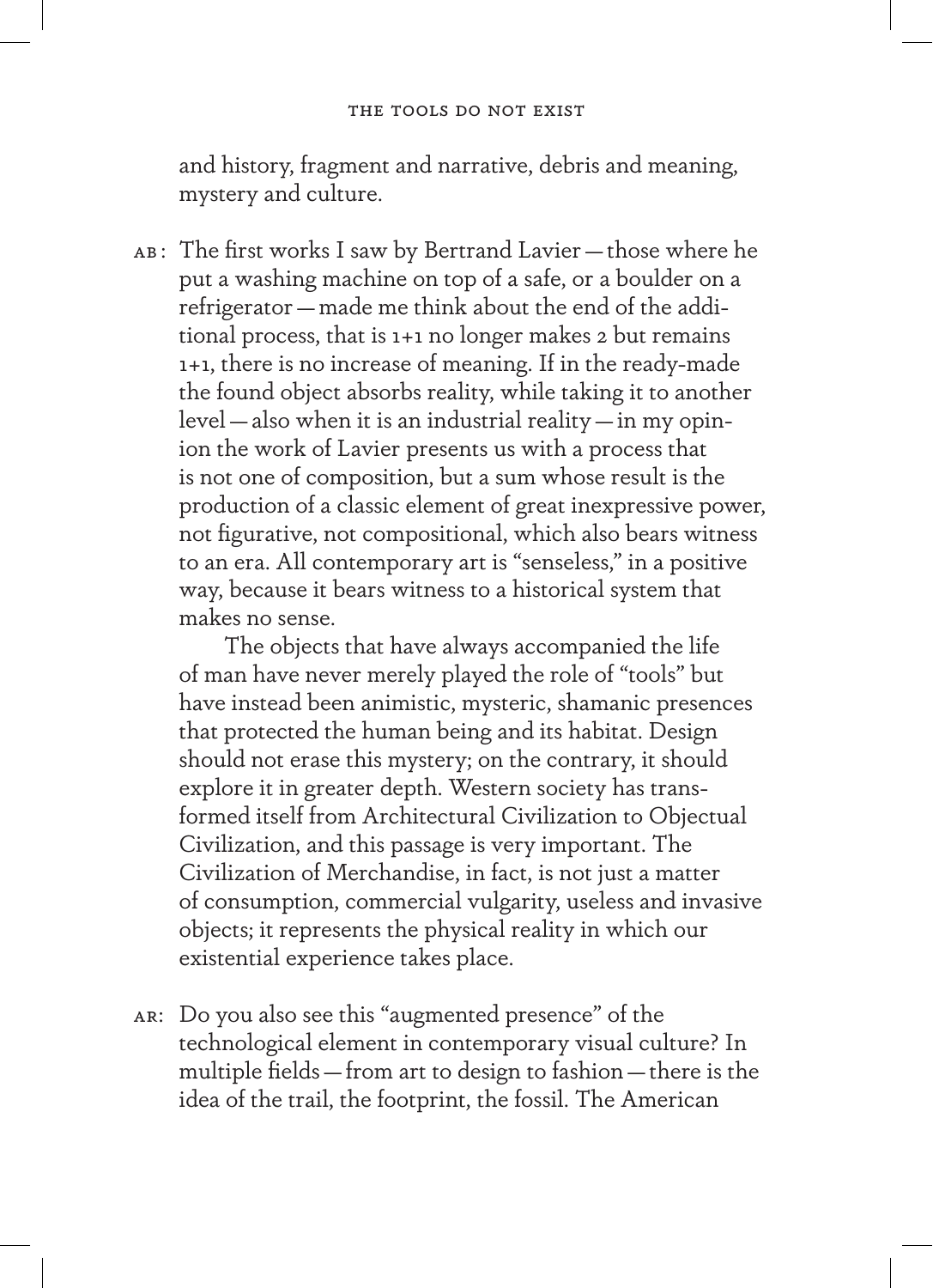artist Seth Price works on the circulation of images and information, and some of his works are plastic resin castings of ropes, faces, breasts, flowers, jackets. These creations seem to anticipate a future archaeological discovery, and while the materials and procedures are industrial in nature, the sensation of the gesture is that of an unearthing that can happen only at the end of our civilization. I can't help thinking of your *Blister* series in 2004, semi-transparent plastic containers that simultaneously conceal and reveal the presence of other objects.

AB: There are certain arguments that don't touch me very much, and one of them is the subject of memory, a theme I think is improper, because the condition of the artist and the intellectual is one of amnesia, since it is possible to invent and create only with the desire to start over again, every time, from scratch. When I hear talk about the culture of memory I have the sensation of being faced with a pedagogical falsification. Even the idea that forgetting history is tantamount to being condemned to repeat it is a simplification. I am much more interested in what we have forgotten than in what we remember, and archaeology has the charisma of this amnesia and the mystery it reveals to us.

The essence of a single direction of growth, a single horizon towards which to strive, in recent decades has modified our perception of space and time: we are living in a time that is no longer linear but circular, in fact, where present, past and future cannot be distinguished from one another, a time that can be lived in the shadows of our experience.

ar: What is clear is that ours is a culture that has enormously expanded the media and methods connected with the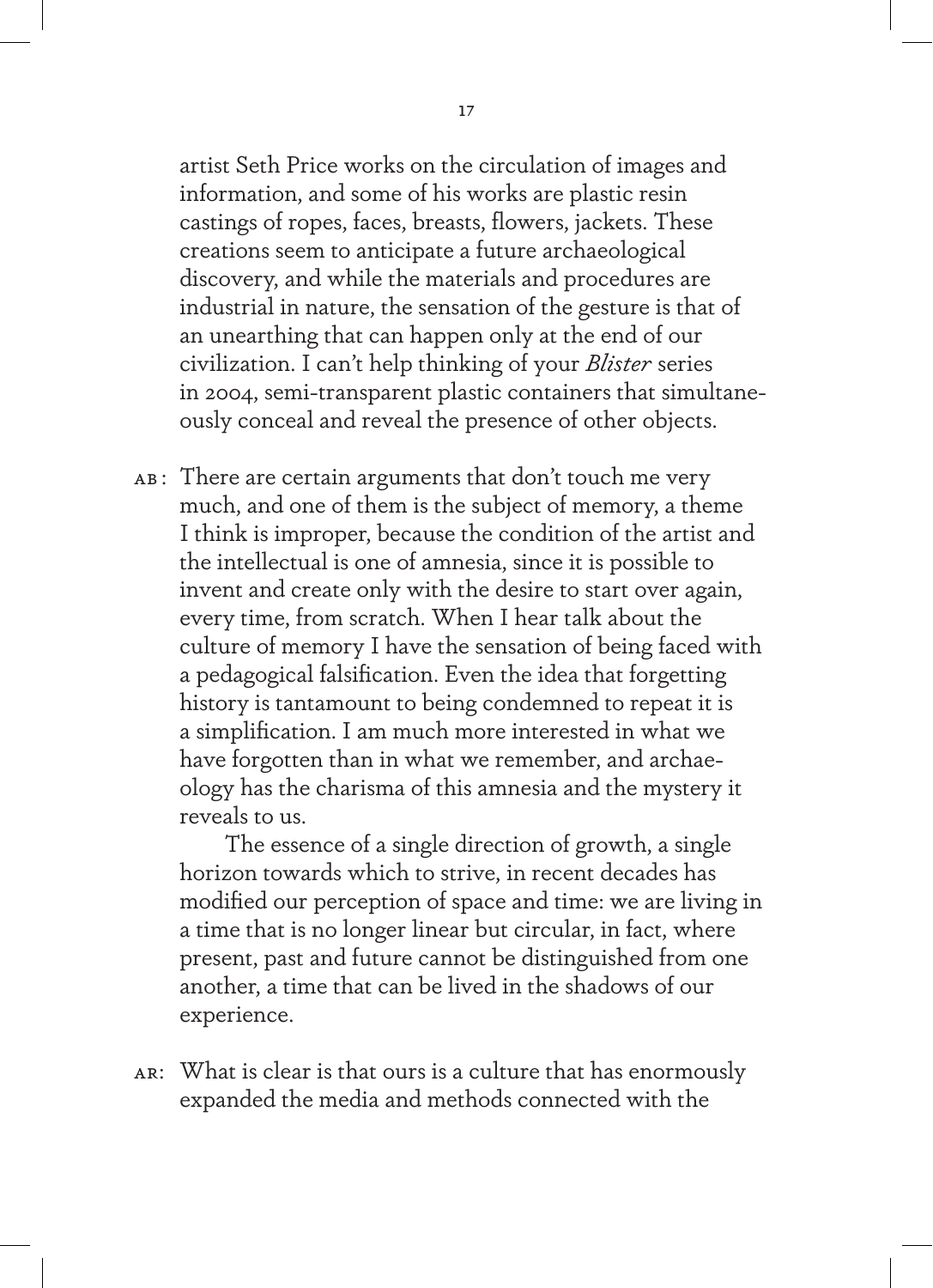## The tools do not exist

conservation of data. The Internet itself, our everyday interface with the world and the main tool of work and knowledge for a great many of us, is based on the image of an archive that continuously self-generates and expands the memory of the world. Much of the cultural output of my generation has to do with the rediscovery of forgotten narratives or the study and recontextualizing of archival documents, while the continuing stylistic revivals that have appeared since the 1990s seem to bring a part of our culture closer to a form of hypertechnological Rococo.

- AB: We might almost say that the latent destiny of this inexpressive and catatonic art and culture, that have nothing to express to others but only to themselves, is to produce new categories of beauty that can only be realized through traumatic processes. And that ours is a period of continuous transition, in which it is not possible to think of a definitive beauty, but only to nurture a progressive, slow slippage of the aesthetic sensibilities of the individual, without being afraid of the ugly, the monstrous, the unpleasant, of that which is unpredictable and senseless. A New Dramaturgy comes from this continuous shifting, until it reaches new levels that are not consoling but "cathartic" in nature.
- ar: It is also true that all avant-garde culture is based on a form of retroactive comprehension, on the absorption of elements of traumatic rupture, and on the creation of categories whose aesthetic, poetic and political value can only be perceived further on in time.
- AB: A specific condition of our contemporary world is that of providing responses in pathological and traumatic but also evolutionary forms. From this standpoint I see the loss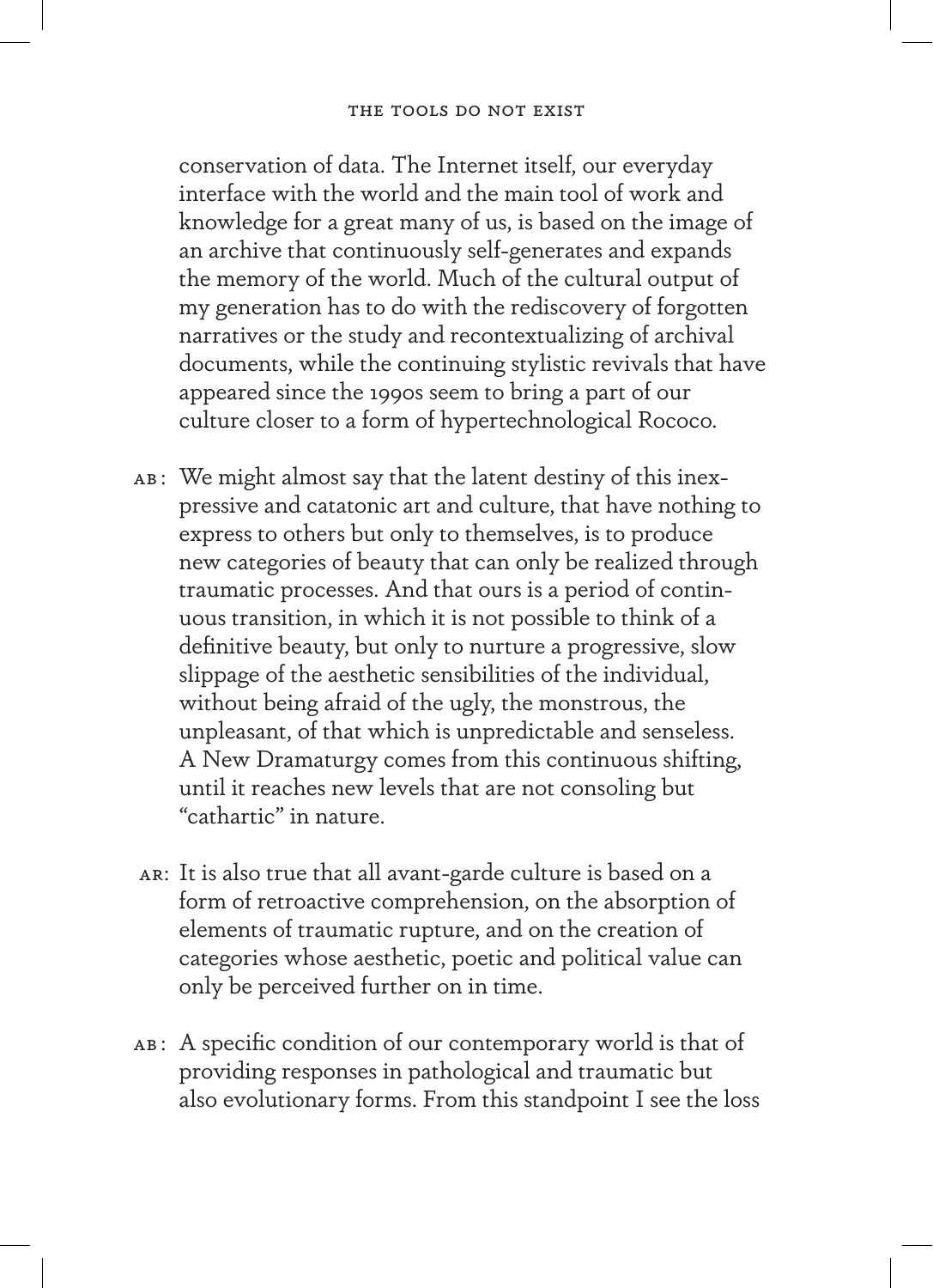of meaning we are going through as a good thing. Mine, for example, has been a paralyzed generation that saved itself through the music of Jimi Hendrix, Bob Dylan and the Beatles, which had a therapeutic, liberating function. There are psychosomatic operations man accepts and performs on himself, that over time turn out to be utterly positive, because they nourish the gastric and mental juices.

- ar: What signals of this type do you see today in the global metropoles?
- ab : Disquieting and magical signs are spontaneously appearing in our unknowable metropoles, which like virgin forests contain the Hikikomori hermits, who live apart, relating to the world only through media tools. Or the Plumbkers, who seek their natural roots by putting themselves upsidedown on toilet bowls, indifferent to the world that surrounds them, like the ancient stylites. I am thinking about "Bodies in Urban Spaces," the series of performances of Willi Dorner and Lisa Rasti, who squeeze walls of human beings into metropolitan crevices, or the Voguers, who live exclusively inside the media universe, internalizing their sacred icons with the ritual intensity of a shaman. Or the fans of Parkour, who cross our cities like sacred monkeys, leaping through the void as if in a forest, possessed by an unstoppable animal energy. Those who adopt these lifestyles do not acknowledge urban order and spatial hierarchies, and interpret the city as a free, wild territory. These avant-gardes that theorize nothing bear direct witness to the failure and, at the same time, the human re-establishment of our urban society, without challenging its foundations, accepting them and reinventing them in the happiness of their animal condition.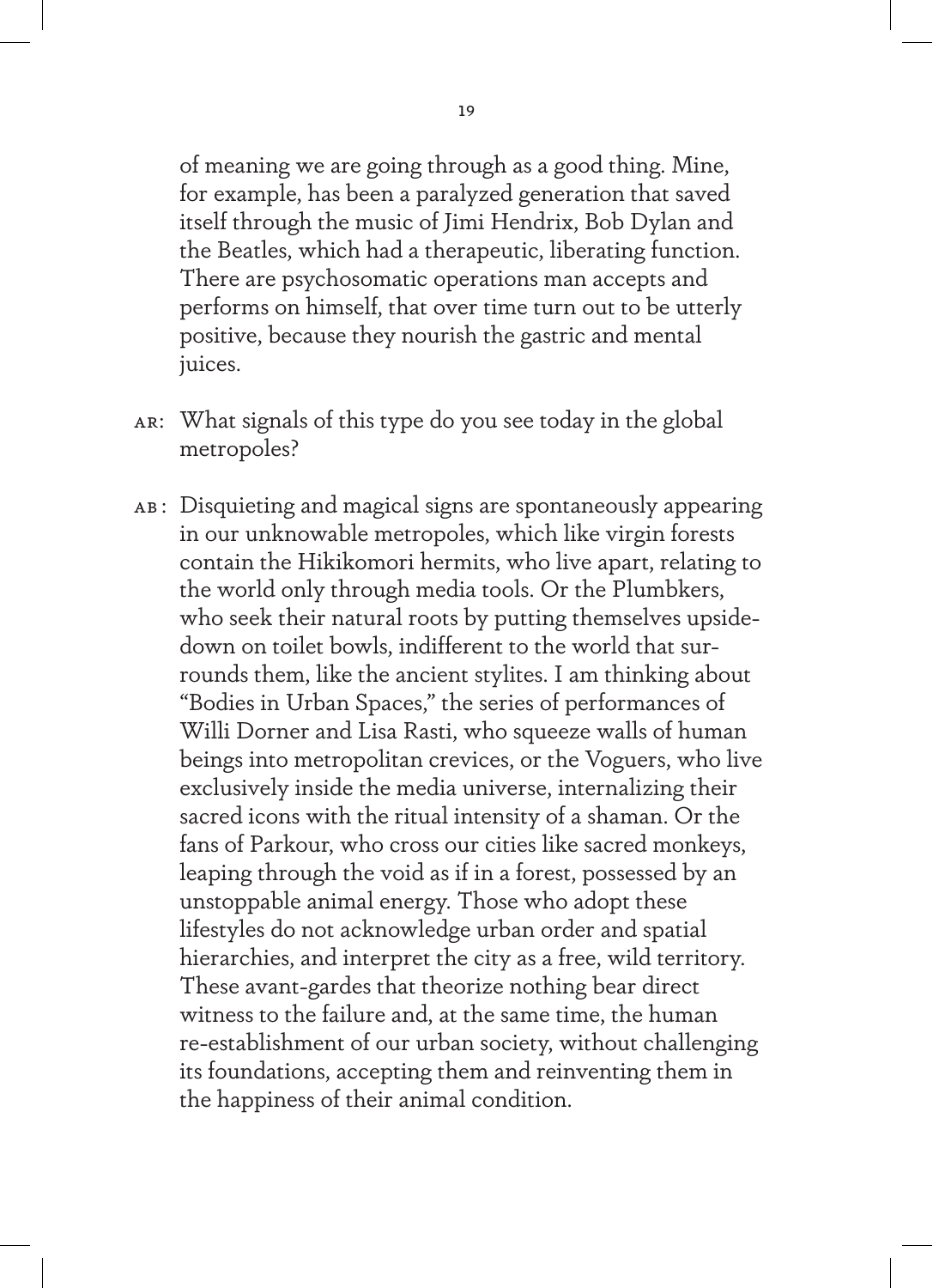- ar: Many of the urban subcultures you have just mentioned and in which you see forms of avant-gardes without theory have become popular in recent years thanks to the Internet. On the one hand, then, there seems to be a rejection of aggregate living and the social dimension of existence, while on the other this same rejection becomes the vehicle of an extreme form of sharing and diffusion through the web. What does this contradiction imply—if indeed it is a contradiction—from the viewpoint of design on an urban scale? What is at stake for architecture when it comes to terms with this dialectic between the rejection of the physical and spatial dimension of sociality in favor of a shared way of living in virtual spaces?
- ab : The truth of the matter is that today there is no difference between material and immaterial reality; a New Dramaturgy, then, emerges as much from dreams as from real history. One of the tragedies of the 20th century has been the disappearance of the dimension of tragedy itself as a reality that differs from everyday life. The identification between normality and tragedy has been split, and the result is the establishment of a dangerous social anesthesia. The forms of possession I mentioned before, as urban and social phenomena, cross the physical and technological worlds without making any distinction between the two.
- ar: I imagine all these themes are part of your present concern regarding what you call a "non-figurative architecture"…
- AB: Non-figurative architecture is not the architecture of the future, but that of the present. The city is no longer determined by the concentration of buildings, but by an experiential territory inside which the architectural scenario no longer transmits any emotion, no longer bears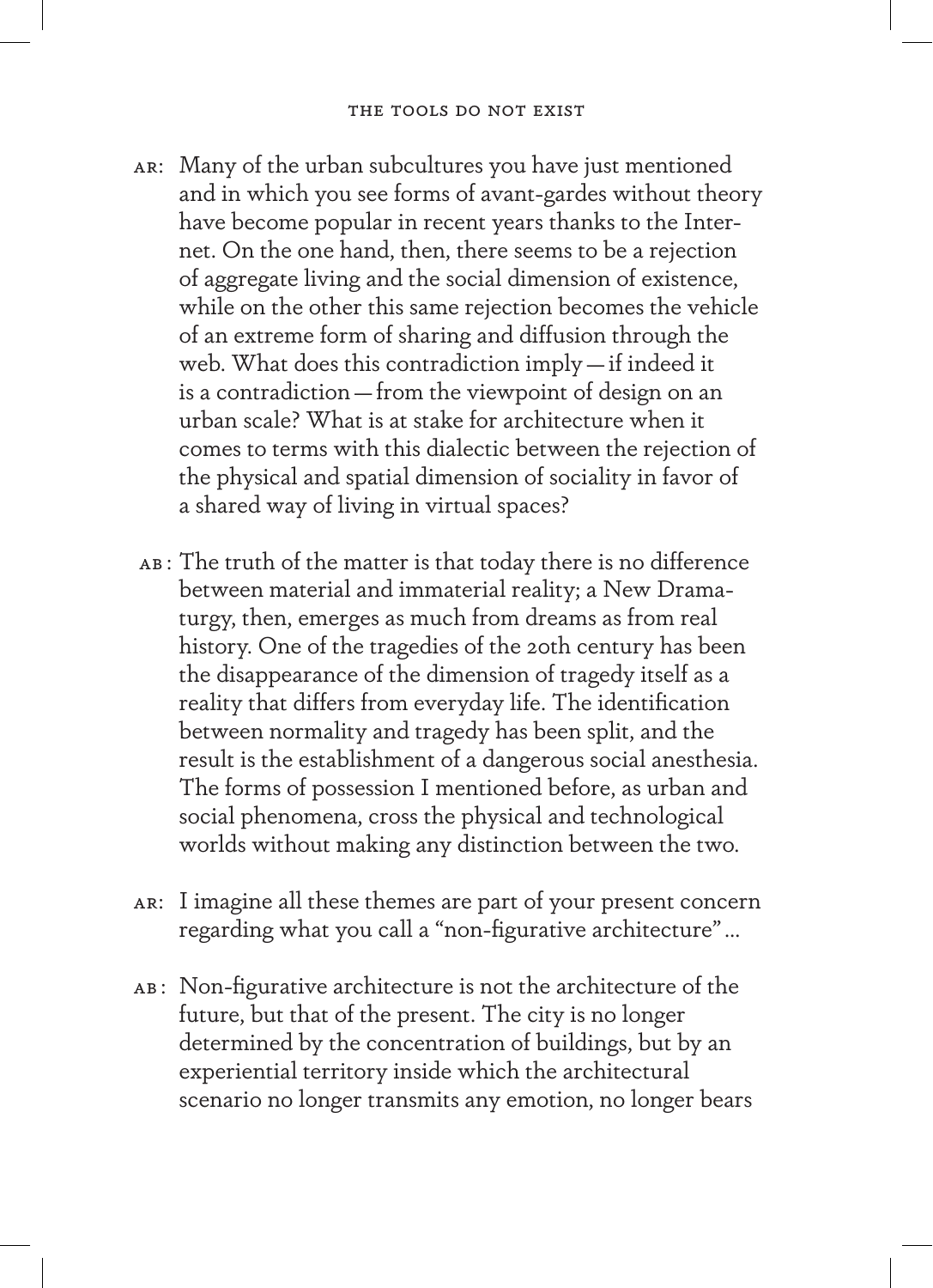witness to anything. Non-figurative architecture is a consequence of the demise of shared social values, and a proof of the weakening of the form-function relationship. Building typologies for specialized functions have been replaced by "functionoids" capable of hosting any activity: the contemporary city can be defined in terms of the presence of a personal computer every twenty square meters. In this sense Ludwig Hilberseimer was the first to grasp the fact that the modern city is a city without meaning, where architecture reflects only itself, where the only possible utopia is quantitative in character. The catatonic reality described by Hilberseimer corresponded to a merciless, anti-ideological and anti-bourgeois realism, according to which architecture took on a nonfigurative character because "there was no longer anything to look at."

The 21st century is profoundly different from its predecessor, but it has yet to be interpreted as a whole. Our world is composed of many worlds: opaque, polluted, where everything merges and expands. A globalized world that is the sum of many local and environmental crises, mono-logical but not homogeneous, the sum of infinite images but without an overall image.

ar: The reflection on the impact that global changes—on a political, economic, social and technological scale—have on architecture and the city lies at the center of your career, since the experience with Archizoom and your *No-Stop City* in 1969-71. Already, back then, you theorized a city whose basis was the dimension of the market and the mass media, in which the distinction between the scale of the building and that of urban intervention was erased, along with the separation between interior and exterior. You imagined a metropolis capable of continuously rein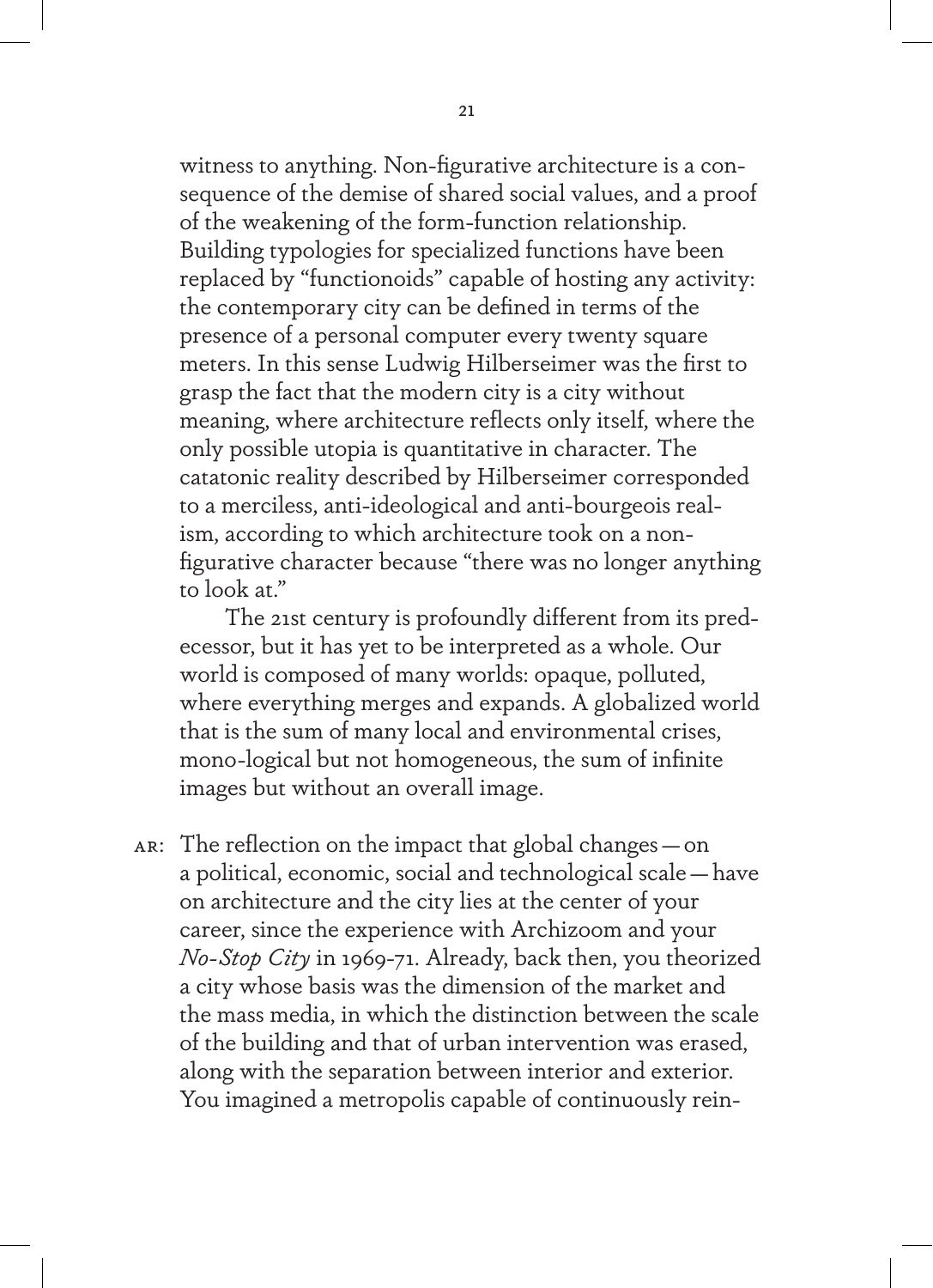venting itself, adapting to its own dynamism, in which the architectural typologies responded to an utterly arbitrary logic. You have described this as an "amoral" project, "without qualities," which consciously decided to conform to the logic of the capitalist, consumist system that was its humus, a quantitative rather than a qualitative utopia. After forty years, it seems to me that the impact information technologies have had on your idea of the city has a different character. The immaterial dimension of those very technologies and the metaphor of fluidity of relations and identities you often use make me think that your support of non-figurative architecture reflects social demands now linked to sharing and solidarity, to a form of individual freedom.

- ab : *No-Stop City* was the result of a process of liberation of man from architecture, and of architecture from man. It represented a state of permanent and unresolvable crisis between project and anti-project, limits and infinite dimensions. In a certain sense the New Dramaturgy comes from this eternal failure. It is not a tragedy but a new language that takes on the failure of modernity and its optimism and contaminates it with everything the 20th century has ignored. A narrative tension that does not have to do with design as such, but with the raw, bare reality that surrounds us, and that is capable of freeing us from our unconfessed nightmares, like psychoanalytical therapy.
- ar: You have often laid claim to a close proximity to Italian art and, more in general, to a broader cultural tradition of our country. Is it possible to outline a path, a trajectory that also historically takes certain experiences into account, as if they were the stages of your human, intellectual and professional existence? If we look at the experimentalism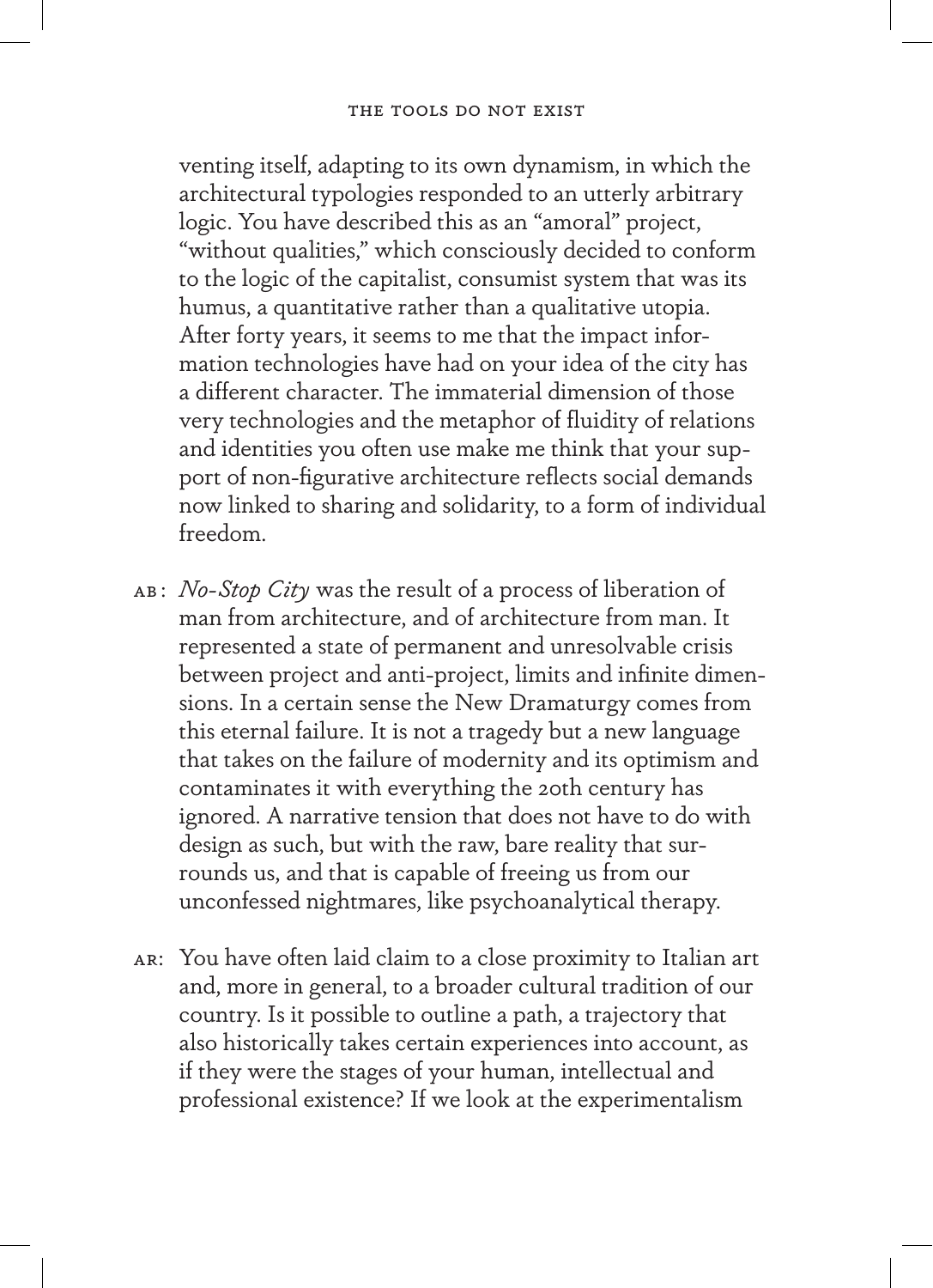of the years of Archizoom and the idea of an architectural theory that accepts and even emphasizes the negative, that radically exploits both the speed of capitalism and the catatonic dimension it brings with it, we cannot help but find connections with Futurism. If, on the other hand, we consider what you have been doing since the 1980s—the recovery of an anthropological dimension of objects and spaces, the poetic quality of certain materials and certain forms, the thoughtfulness of certain images packed with silence and intimacy—the almost predictable comparison is with Italian Metaphysical art, certain atmospheres of Fausto Melotti, the ambiguity between sculpture and setting of Ettore Spalletti, the dialogue between culture, existence and nature of artists like Mario Merz, Pino Pascali and Giuseppe Penone.

AB: My relations with art, music and literature have always been discontinuous and occasional, so it is not easy to answer that observation. What interests me in Italian art is its intrinsic character of critique, its spontaneous uncertainty, with which I can identify. I appreciate everything and everyone, but I do not establish constant relations. My solid ignorance allows me not to receive legacies. The only thing that forms the basis of my work is intuition, and the only thing I trust is my instinct as a degree-toting autodidact. My theoretical and teaching activities come precisely from this need to improvise, to understand and to investigate my own limits. This stated weakness might seem reductive, but instead I believe it is the greatest of all ambitions.